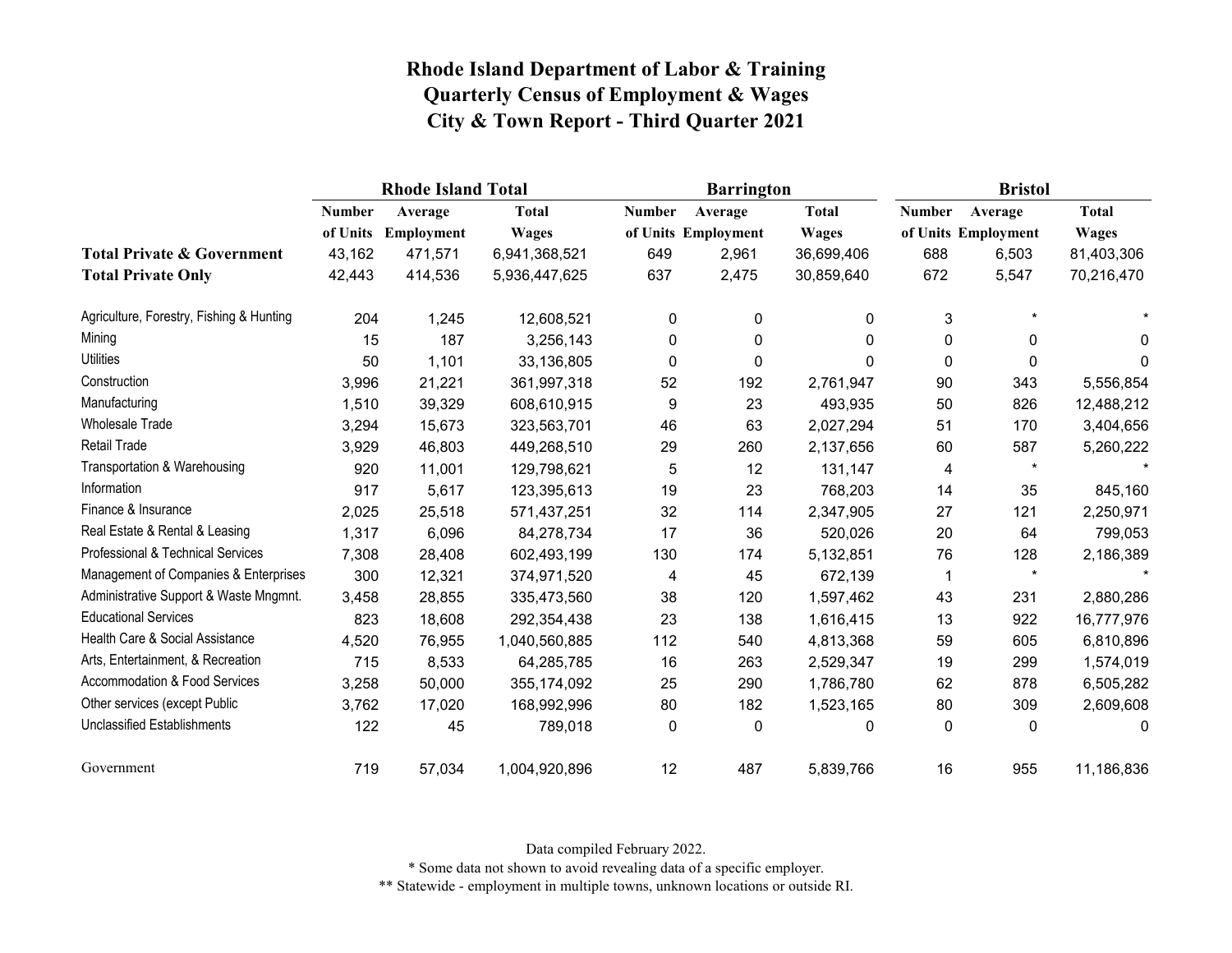|                                          |                | <b>Burrillville</b> |              |               | <b>Central Falls</b> |              | Charlestown   |                     |              |
|------------------------------------------|----------------|---------------------|--------------|---------------|----------------------|--------------|---------------|---------------------|--------------|
|                                          | <b>Number</b>  | Average             | <b>Total</b> | <b>Number</b> | Average              | <b>Total</b> | <b>Number</b> | Average             | <b>Total</b> |
|                                          |                | of Units Employment | <b>Wages</b> |               | of Units Employment  | <b>Wages</b> |               | of Units Employment | <b>Wages</b> |
| <b>Total Private &amp; Government</b>    | 351            | 3,500               | 43,490,679   | 338           | 2,852                | 32,794,072   | 284           | 1,731               | 20,971,147   |
| <b>Total Private Only</b>                | 335            | 2,737               | 33,228,738   | 329           | 2,382                | 26,671,720   | 269           | 1,448               | 17,256,231   |
| Agriculture, Forestry, Fishing & Hunting | $\overline{2}$ | $\star$             | $\star$      | 0             | $\mathbf{0}$         | 0            | 4             | 30                  | 325,256      |
| Mining                                   | $\Omega$       | 0                   | 0            | 0             | 0                    | 0            |               |                     |              |
| <b>Utilities</b>                         | $\overline{c}$ |                     |              | 0             | 0                    | 0            | 0             | 0                   | 0            |
| Construction                             | 75             | 379                 | 6,655,092    | 62            | 214                  | 2,488,504    | 50            | 152                 | 2,573,168    |
| Manufacturing                            | 11             | 571                 | 8,428,613    | 24            | 507                  | 5,906,414    | 3             | $\star$             |              |
| Wholesale Trade                          | 28             | 75                  | 1,280,764    | 4             | $\star$              |              | 16            | 27                  | 614,773      |
| <b>Retail Trade</b>                      | 21             | 154                 | 1,238,192    | 52            | 275                  | 2,464,482    | 21            | 180                 | 1,286,286    |
| Transportation & Warehousing             | 6              | 88                  | 635,731      | 17            | 42                   | 323,294      | 3             | $\star$             |              |
| Information                              | 5              | 24                  | 151,890      |               | $\star$              |              | 7             | 31                  | 353,231      |
| Finance & Insurance                      |                | 10                  | 178,944      | 6             | 27                   | 284,887      | 17            | 37                  | 1,034,462    |
| Real Estate & Rental & Leasing           |                | 11                  | 71,815       |               | 23                   | 228,576      | 12            | 33                  | 514,384      |
| Professional & Technical Services        | 32             | 55                  | 1,163,388    | 12            | 22                   | 356,570      | $30\,$        | 58                  | 1,272,342    |
| Management of Companies & Enterprises    | $\mathbf{0}$   | $\mathbf 0$         | 0            | 0             | $\Omega$             | 0            | 3             | $\star$             |              |
| Administrative Support & Waste Mngmnt.   | 29             | 132                 | 2,490,439    | 33            | 294                  | 4,629,117    | 22            | 73                  | 835,673      |
| <b>Educational Services</b>              | 4              | 4                   | 35,610       | 5             | 201                  | 3,144,547    | 3             | $\star$             |              |
| Health Care & Social Assistance          | 37             | 568                 | 6,213,100    | 42            | 439                  | 4,150,388    | 25            | 216                 | 2,614,956    |
| Arts, Entertainment, & Recreation        | 5              | 72                  | 305,184      | $\mathbf 0$   | 0                    | $\mathbf{0}$ | 4             | 34                  | 463,171      |
| Accommodation & Food Services            | 26             | 435                 | 2,148,903    | 32            | 215                  | 1,288,747    | 26            | 339                 | 2,079,263    |
| Other services (except Public            | 41             | 105                 | 1,133,469    | 32            | 94                   | 819,397      | 21            | 49                  | 380,011      |
| <b>Unclassified Establishments</b>       | 0              | $\mathbf 0$         | 0            | $\mathbf{0}$  | $\Omega$             | 0            |               |                     |              |
| Government                               | 16             | 765                 | 10,261,941   | 9             | 472                  | 6,122,352    | 15            | 283                 | 3,714,916    |

Data compiled February 2022.

\* Some data not shown to avoid revealing data of a specific employer.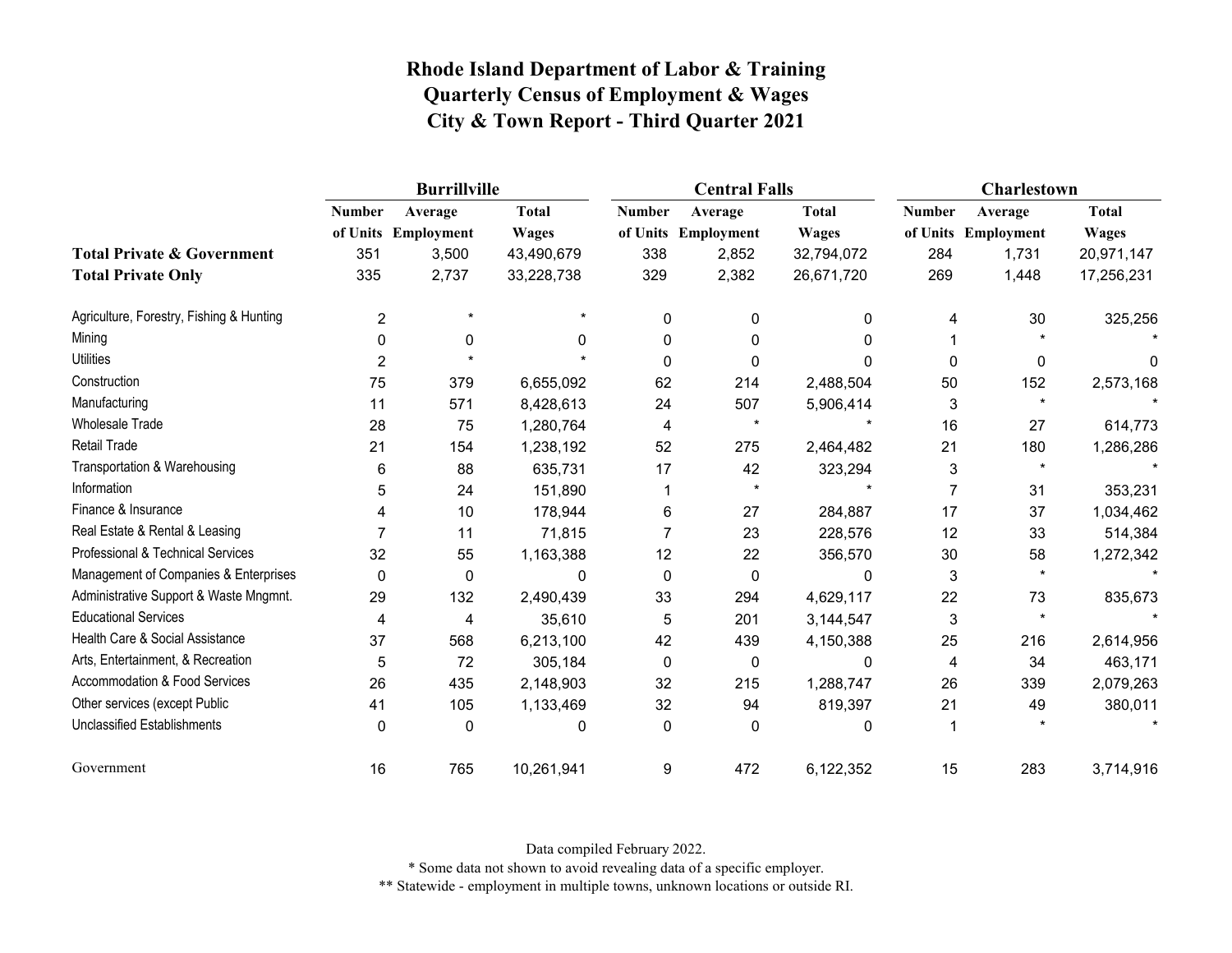|                                          | Coventry       |                     |              |               | <b>Cranston</b>     |              | Cumberland     |                     |              |
|------------------------------------------|----------------|---------------------|--------------|---------------|---------------------|--------------|----------------|---------------------|--------------|
|                                          | <b>Number</b>  | Average             | <b>Total</b> | <b>Number</b> | Average             | <b>Total</b> | <b>Number</b>  | Average             | <b>Total</b> |
|                                          |                | of Units Employment | <b>Wages</b> |               | of Units Employment | <b>Wages</b> |                | of Units Employment | <b>Wages</b> |
| <b>Total Private &amp; Government</b>    | 796            | 7,990               | 93,972,976   | 2,803         | 33,658              | 440,316,796  | 1,010          | 11,392              | 165,532,812  |
| <b>Total Private Only</b>                | 780            | 6,787               | 79,178,438   | 2,766         | 28,059              | 328,406,052  | 997            | 10,704              | 155,891,688  |
| Agriculture, Forestry, Fishing & Hunting | $\overline{2}$ | $\star$             | $\star$      | 14            | 86                  | 711,513      | 2              | $\star$             |              |
| Mining                                   | 0              | 0                   | $\mathbf{0}$ | 2             |                     |              |                |                     |              |
| <b>Utilities</b>                         |                | $\star$             |              | $\pmb{0}$     | $\mathbf 0$         | $\Omega$     | $\overline{c}$ | $\star$             |              |
| Construction                             | 130            | 683                 | 10,718,790   | 256           | 1,297               | 20,799,670   | 129            | 769                 | 14,115,362   |
| Manufacturing                            | 37             | 454                 | 8,038,011    | 135           | 3,505               | 47,901,562   | 32             | 1,377               | 19,744,179   |
| <b>Wholesale Trade</b>                   | 47             | 331                 | 7,037,013    | 163           | 1,236               | 19,933,104   | 76             | 710                 | 12,766,369   |
| Retail Trade                             | 92             | 1,696               | 14,480,722   | 303           | 4,768               | 42,600,818   | 80             | 849                 | 7,616,302    |
| Transportation & Warehousing             | 12             | 152                 | 1,041,679    | 78            | 738                 | 9,209,377    | 27             | 668                 | 7,243,445    |
| Information                              | $\overline{7}$ | $\star$             |              | 42            | 238                 | 4,869,299    | 18             | 80                  | 1,917,285    |
| Finance & Insurance                      | 33             | 125                 | 1,831,011    | 151           | 639                 | 14,439,699   | 45             | 118                 | 2,357,168    |
| Real Estate & Rental & Leasing           | 19             | 35                  | 311,901      | 104           | 399                 | 6,482,902    | 38             | 121                 | 1,793,588    |
| Professional & Technical Services        | 75             | 507                 | 10,096,694   | 361           | 2,612               | 45,441,311   | 156            | 357                 | 7,684,865    |
| Management of Companies & Enterprises    | 6              | 47                  | 710,286      | 11            | $\star$             |              | 13             | 1,404               | 31,837,625   |
| Administrative Support & Waste Mngmnt.   | 69             | 499                 | 5,524,409    | 227           | 2,757               | 28,014,088   | 64             | 1,369               | 17,148,552   |
| <b>Educational Services</b>              | 10             | 91                  | 515,448      | 41            | 278                 | 1,943,703    | 21             | 318                 | 5,027,203    |
| Health Care & Social Assistance          | 97             | 1,070               | 11,762,285   | 361           | 4,061               | 41,843,677   | 108            | 691                 | 7,553,299    |
| Arts, Entertainment, & Recreation        | 8              | 24                  | 148,781      | 40            | 423                 | 2,933,275    | 12             | 80                  | 390,020      |
| <b>Accommodation &amp; Food Services</b> | 57             | 794                 | 4,573,298    | 217           | 3,423               | 20,238,104   | 71             | 895                 | 5,032,087    |
| Other services (except Public            | 78             | 246                 | 1,968,633    | 260           | 1,418               | 15,051,811   | 102            | 605                 | 6,602,221    |
| <b>Unclassified Establishments</b>       | 0              | 0                   | 0            | 0             | 0                   | 0            | 0              | 0                   | 0            |
| Government                               | 16             | 1,202               | 14,794,538   | 37            | 5,598               | 111,910,744  | 13             | 689                 | 9,641,124    |

Data compiled February 2022.

\* Some data not shown to avoid revealing data of a specific employer.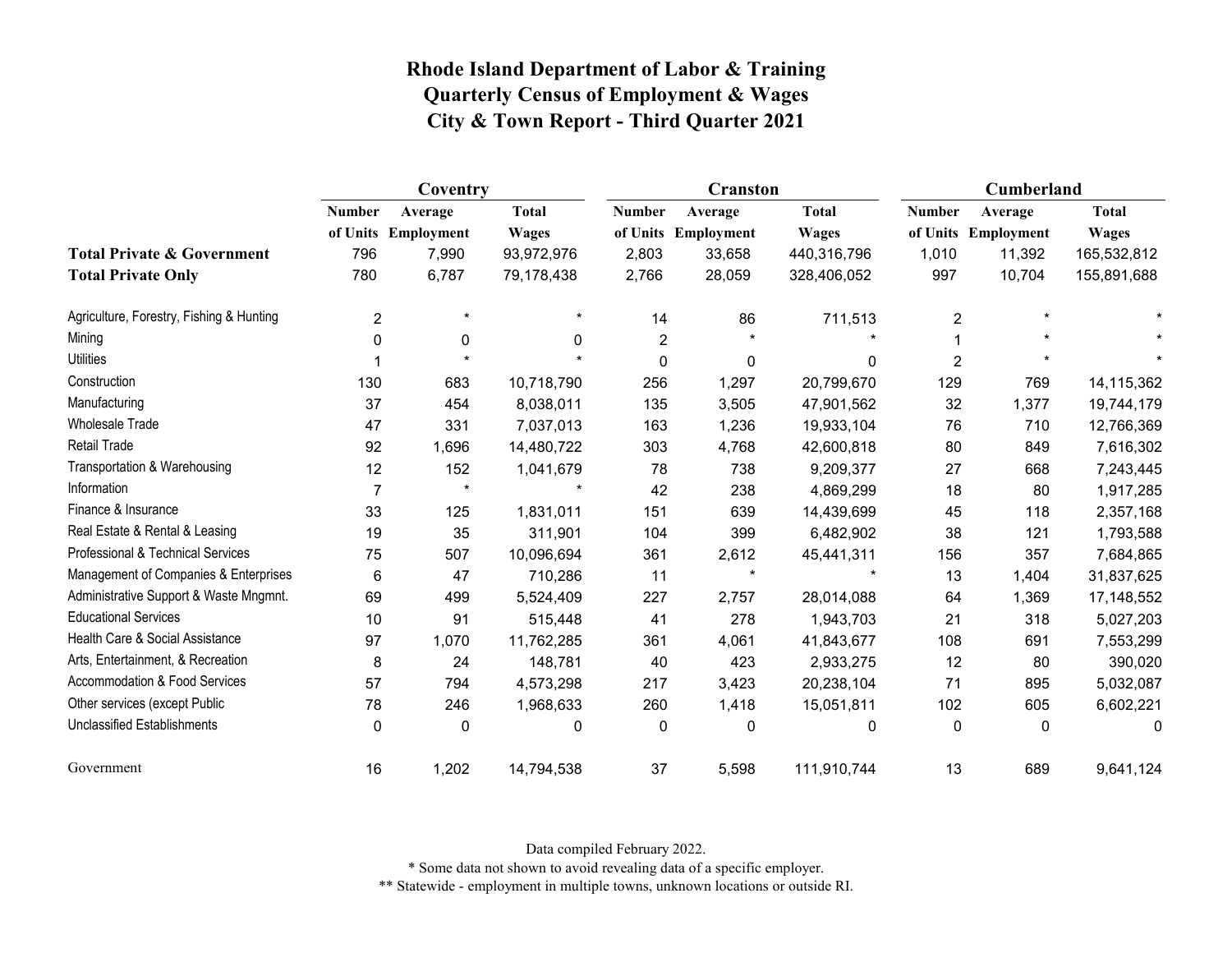|                                          | <b>East Greenwich</b> |                     |              |               | <b>East Providence</b> |              | <b>Exeter</b>  |                     |              |
|------------------------------------------|-----------------------|---------------------|--------------|---------------|------------------------|--------------|----------------|---------------------|--------------|
|                                          | <b>Number</b>         | Average             | <b>Total</b> | <b>Number</b> | Average                | <b>Total</b> | <b>Number</b>  | Average             | <b>Total</b> |
|                                          |                       | of Units Employment | <b>Wages</b> |               | of Units Employment    | <b>Wages</b> |                | of Units Employment | <b>Wages</b> |
| <b>Total Private &amp; Government</b>    | 944                   | 8,154               | 108,261,266  | 1,606         | 22,101                 | 302,905,946  | 215            | 1,559               | 20,126,015   |
| <b>Total Private Only</b>                | 930                   | 7,483               | 96,648,077   | 1,590         | 20,612                 | 278,680,252  | 210            | 1,463               | 19,071,203   |
| Agriculture, Forestry, Fishing & Hunting | 3                     | $\star$             | $\star$      |               | $\star$                | $\star$      | 8              | 43                  | 309,906      |
| Mining                                   | $\mathbf 0$           | 0                   | $\mathbf{0}$ | 0             | 0                      | 0            | 0              | 0                   | 0            |
| <b>Utilities</b>                         |                       |                     |              | $\mathbf 0$   | 0                      | $\Omega$     | 0              | 0                   | 0            |
| Construction                             | 47                    | 197                 | 3,117,410    | 191           | 884                    | 15,145,078   | 43             | 108                 | 1,272,246    |
| Manufacturing                            | 23                    | 269                 | 4,306,435    | 78            | 2,245                  | 34,259,015   | 11             | 63                  | 1,050,600    |
| Wholesale Trade                          | 66                    | 237                 | 5,765,475    | 97            | 839                    | 14,806,035   | 16             | 54                  | 737,518      |
| <b>Retail Trade</b>                      | 65                    | 738                 | 7,942,224    | 132           | 1,770                  | 19,676,854   | 13             | 75                  | 813,309      |
| Transportation & Warehousing             | 6                     | 64                  | 585,533      | 43            | 290                    | 2,959,663    | 4              | 65                  | 520,065      |
| Information                              | 18                    | 90                  | 1,898,860    | 20            | 329                    | 6,220,177    | 3              | $\star$             |              |
| Finance & Insurance                      | 67                    | 348                 | 8,799,892    | 104           | 3,238                  | 53,508,235   | 5              | 35                  | 1,024,834    |
| Real Estate & Rental & Leasing           | 31                    | 59                  | 721,244      | 46            | 243                    | 2,925,522    | 7              | $\star$             |              |
| Professional & Technical Services        | 194                   | 704                 | 13,792,534   | 230           | 1,137                  | 25,022,666   | 26             | 363                 | 7,418,732    |
| Management of Companies & Enterprises    | 7                     | 271                 | 5,049,494    | 10            | $\star$                |              |                | $\star$             |              |
| Administrative Support & Waste Mngmnt.   | 58                    | 500                 | 5,951,431    | 124           | 1,161                  | 12,293,766   | 25             | 152                 | 2,039,762    |
| <b>Educational Services</b>              | 19                    | 624                 | 6,869,582    | 23            | 391                    | 4,883,897    | $\overline{c}$ | $\star$             |              |
| Health Care & Social Assistance          | 153                   | 1,533               | 19,492,391   | 188           | 4,966                  | 65,225,683   | 13             | 179                 | 1,723,469    |
| Arts, Entertainment, & Recreation        | 14                    | 106                 | 626,860      | 33            | 658                    | 3,404,726    | 5              | 68                  | 330,450      |
| Accommodation & Food Services            | 77                    | 1,399               | 8,792,337    | 120           | 1,695                  | 10,536,527   | 16             | 192                 | 1,191,216    |
| Other services (except Public            | 81                    | 325                 | 2,734,249    | 150           | 701                    | 6,507,665    | 12             | 38                  | 401,821      |
| <b>Unclassified Establishments</b>       | 0                     | 0                   | 0            | 0             | 0                      | 0            | 0              | 0                   | 0            |
| Government                               | 14                    | 672                 | 11,613,189   | 16            | 1,488                  | 24,225,694   | 5              | 96                  | 1,054,812    |

Data compiled February 2022.

\* Some data not shown to avoid revealing data of a specific employer.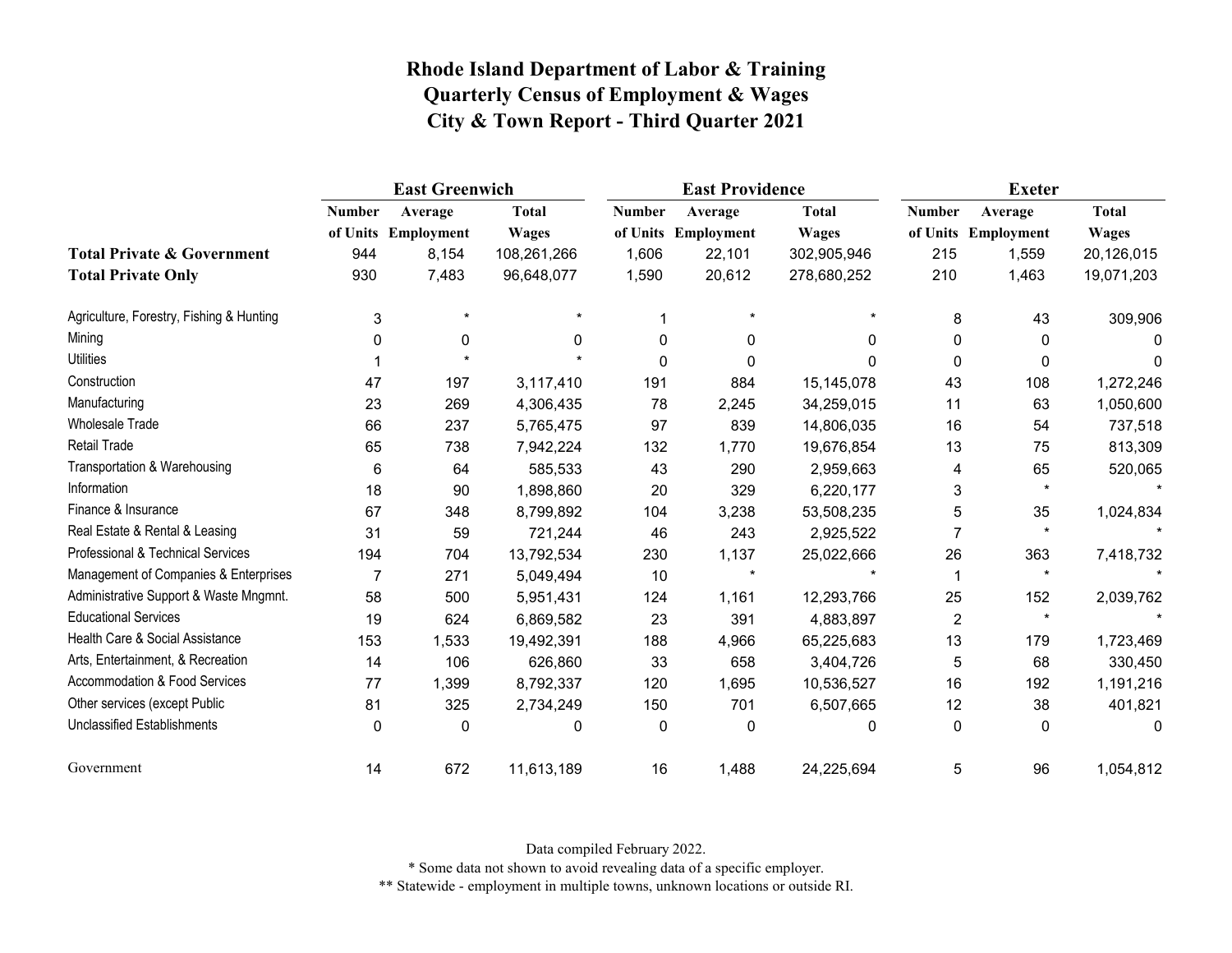|                                          |               | Foster              |              |               | Glocester           |              | Hopkinton     |                     |              |
|------------------------------------------|---------------|---------------------|--------------|---------------|---------------------|--------------|---------------|---------------------|--------------|
|                                          | <b>Number</b> | Average             | <b>Total</b> | <b>Number</b> | Average             | <b>Total</b> | <b>Number</b> | Average             | <b>Total</b> |
|                                          |               | of Units Employment | <b>Wages</b> |               | of Units Employment | <b>Wages</b> |               | of Units Employment | <b>Wages</b> |
| <b>Total Private &amp; Government</b>    | 122           | 442                 | 4,368,776    | 233           | 1,641               | 16,598,446   | 225           | 1,389               | 15,831,118   |
| <b>Total Private Only</b>                | 116           | 373                 | 3,502,264    | 216           | 1,217               | 11,913,676   | 213           | 1,271               | 14,404,952   |
| Agriculture, Forestry, Fishing & Hunting | 2             | $\star$             |              | 3             |                     | $\star$      | 5             | 14                  | 147,468      |
| Mining                                   | $\Omega$      | 0                   | 0            | $\Omega$      | 0                   | 0            |               |                     |              |
| <b>Utilities</b>                         | 0             | $\Omega$            | 0            | $\Omega$      | 0                   | 0            | 0             | 0                   | 0            |
| Construction                             | 27            | 56                  | 732,063      | 59            | 194                 | 2,478,229    | 52            | 182                 | 2,612,872    |
| Manufacturing                            | 2             |                     |              | 4             | 27                  | 315,854      | 13            | 386                 | 4,825,542    |
| <b>Wholesale Trade</b>                   | 8             | 32                  | 279,331      | 5             | 5                   | 99,642       | 10            | 23                  | 316,781      |
| Retail Trade                             |               | 26                  | 172,002      | 20            | 206                 | 1,418,481    | 17            | 118                 | 960,508      |
| Transportation & Warehousing             |               | 20                  | 224,925      |               | 40                  | 483,633      |               |                     |              |
| Information                              | 2             | $\star$             |              | 3             | $\star$             |              | 6             | 19                  | 138,000      |
| Finance & Insurance                      |               | $\star$             |              | 8             | 23                  | 301,328      | 5             | 8                   | 151,365      |
| Real Estate & Rental & Leasing           |               |                     | $\star$      | 8             | 11                  | 127,087      | 2             |                     |              |
| Professional & Technical Services        | 16            | 34                  | 349,472      | 16            | 86                  | 1,777,190    | 18            | 66                  | 976,281      |
| Management of Companies & Enterprises    | 2             | $\star$             |              | 0             | $\Omega$            | 0            | 2             | $\star$             |              |
| Administrative Support & Waste Mngmnt.   | 11            | 17                  | 187,412      | 16            | 64                  | 682,679      | 24            | 54                  | 579,079      |
| <b>Educational Services</b>              | 2             | $\star$             |              | 3             | $\star$             |              |               | $\star$             |              |
| Health Care & Social Assistance          | 12            | 57                  | 678,236      | 23            | 238                 | 2,238,346    | 27            | 193                 | 2,185,465    |
| Arts, Entertainment, & Recreation        | 4             | 52                  | 301,187      | 3             | $\star$             |              | 5             | 60                  | 272,965      |
| Accommodation & Food Services            | 6             | 30                  | 130,363      | 18            | 219                 | 1,093,798    | 8             | 88                  | 574,532      |
| Other services (except Public            | 9             | 15                  | 96,078       | 20            | 37                  | 435,942      | 16            | 37                  | 336,402      |
| <b>Unclassified Establishments</b>       | $\Omega$      | $\Omega$            | 0            | $\Omega$      | $\Omega$            | 0            | $\mathbf 0$   | $\mathbf 0$         | 0            |
| Government                               | 6             | 70                  | 866,512      | 17            | 424                 | 4,684,770    | 12            | 117                 | 1,426,166    |

Data compiled February 2022.

\* Some data not shown to avoid revealing data of a specific employer.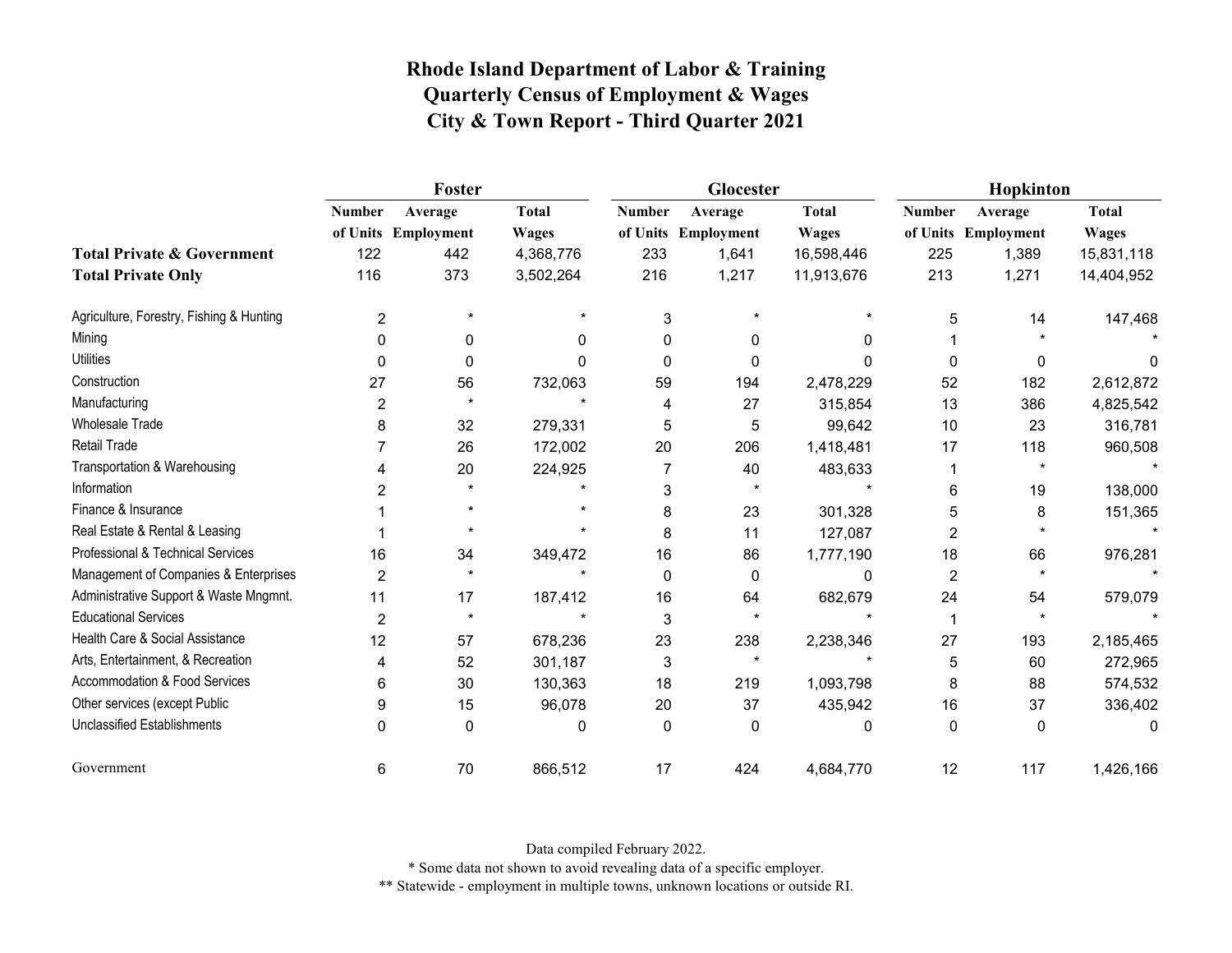|                                          | <b>Jamestown</b> |                     |              |                | <b>Johnston</b>     |              | Lincoln       |                     |              |  |
|------------------------------------------|------------------|---------------------|--------------|----------------|---------------------|--------------|---------------|---------------------|--------------|--|
|                                          | <b>Number</b>    | Average             | <b>Total</b> | <b>Number</b>  | Average             | <b>Total</b> | <b>Number</b> | Average             | <b>Total</b> |  |
|                                          |                  | of Units Employment | <b>Wages</b> |                | of Units Employment | <b>Wages</b> |               | of Units Employment | <b>Wages</b> |  |
| <b>Total Private &amp; Government</b>    | 233              | 1,331               | 17,954,896   | 1,204          | 17,063              | 259,490,735  | 869           | 14,651              | 212,588,260  |  |
| <b>Total Private Only</b>                | 218              | 1,011               | 14,114,650   | 1,190          | 15,886              | 242,121,627  | 848           | 13,488              | 191,865,045  |  |
| Agriculture, Forestry, Fishing & Hunting | 4                | 30                  | 161,259      | 7              | 77                  | 482,057      | 3             |                     |              |  |
| Mining                                   | $\Omega$         | 0                   | 0            |                |                     |              | 0             |                     | 0            |  |
| <b>Utilities</b>                         | 0                | 0                   | 0            | $\overline{c}$ |                     |              | 3             |                     |              |  |
| Construction                             | 22               | 71                  | 988,841      | 180            | 1,040               | 17,999,620   | 98            | 917                 | 15,637,487   |  |
| Manufacturing                            | 6                | 10                  | 254,186      | 69             | 649                 | 7,015,599    | 48            | 2,069               | 31,439,272   |  |
| <b>Wholesale Trade</b>                   | 18               | 44                  | 3,098,221    | 48             | 258                 | 4,896,776    | 64            | 534                 | 9,403,147    |  |
| <b>Retail Trade</b>                      | 9                | 73                  | 564,384      | 137            | 1,861               | 17,234,889   | 60            | 749                 | 6,051,663    |  |
| Transportation & Warehousing             | 3                | $\star$             | $\star$      | 41             | 574                 | 6,368,746    | 17            | 317                 | 4,120,222    |  |
| Information                              | 3                | $\star$             | 163,291      | 13             | 295                 | 11,128,544   | 15            | 267                 | 5,378,994    |  |
| Finance & Insurance                      | 6                | 9                   | 222,633      | 32             | 4,467               | 101,766,469  | 34            | 2,780               | 57,113,190   |  |
| Real Estate & Rental & Leasing           | 11               | 35                  | 730,480      | 45             | 381                 | 5,206,329    | 35            | 92                  | 1,308,321    |  |
| Professional & Technical Services        | 54               | 145                 | 2,748,069    | 113            | 361                 | 6,933,378    | 152           | 689                 | 14,528,256   |  |
| Management of Companies & Enterprises    |                  | $\star$             |              | 6              |                     |              | 9             | 262                 | 6,539,624    |  |
| Administrative Support & Waste Mngmnt.   | 26               | 102                 | 1,168,221    | 134            | 2,214               | 26,299,838   | 64            | 783                 | 8,061,353    |  |
| <b>Educational Services</b>              | 0                | 0                   | 0            | 13             | 54                  | 327,016      | 9             | 145                 | 1,469,540    |  |
| Health Care & Social Assistance          | 11               | 59                  | 502,576      | 150            | 1,968               | 23,400,046   | 91            | 1,146               | 12,809,879   |  |
| Arts, Entertainment, & Recreation        | 10               | 224                 | 1,668,604    | 9              | 54                  | 382,907      | 17            | 484                 | 3,032,567    |  |
| Accommodation & Food Services            | 13               | 135                 | 1,158,391    | 92             | 1,074               | 5,972,523    | 53            | 1,884               | 9,968,948    |  |
| Other services (except Public            | 20               | 57                  | 603,082      | 98             | 473                 | 4,552,220    | 75            | 307                 | 2,805,776    |  |
| <b>Unclassified Establishments</b>       |                  |                     |              | 0              | 0                   | $\mathbf 0$  |               |                     |              |  |
| Government                               | 15               | 318                 | 3,840,246    | 14             | 1,177               | 17,369,108   | 21            | 1,162               | 20,723,215   |  |

Data compiled February 2022.

\* Some data not shown to avoid revealing data of a specific employer.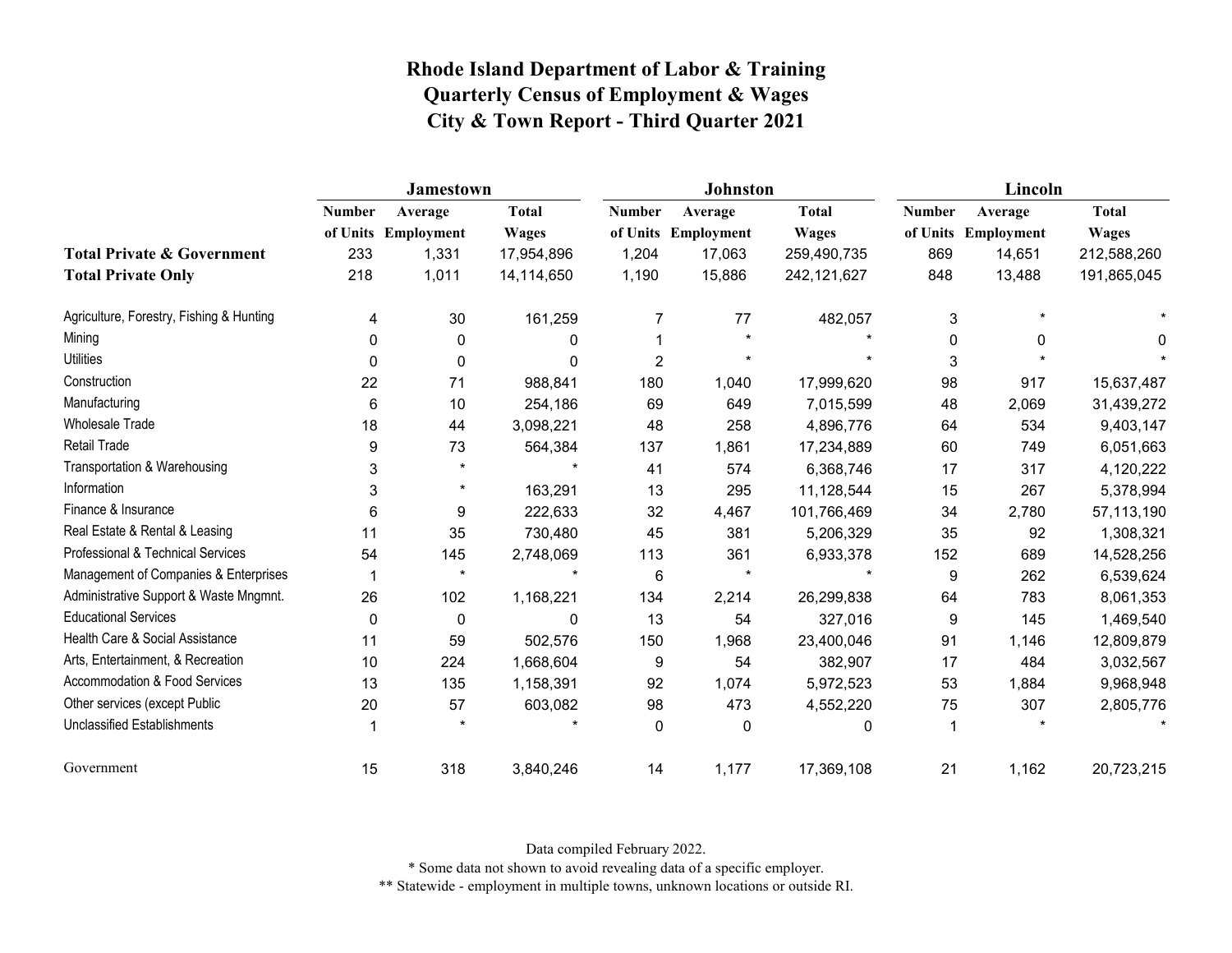|                                              | <b>Little Compton</b> |                     |              |               | Middletown          |              | Narragansett   |                     |              |
|----------------------------------------------|-----------------------|---------------------|--------------|---------------|---------------------|--------------|----------------|---------------------|--------------|
|                                              | <b>Number</b>         | Average             | <b>Total</b> | <b>Number</b> | Average             | <b>Total</b> | <b>Number</b>  | Average             | <b>Total</b> |
|                                              |                       | of Units Employment | <b>Wages</b> |               | of Units Employment | <b>Wages</b> |                | of Units Employment | <b>Wages</b> |
| <b>Total Private &amp; Government</b>        | 159                   | 891                 | 8,629,581    | 794           | 11,259              | 159,813,408  | 510            | 5,346               | 131,983,884  |
| <b>Total Private Only</b>                    | 153                   | 762                 | 7,344,130    | 782           | 10,731              | 152,185,419  | 491            | 4,449               | 117,330,915  |
| Agriculture, Forestry, Fishing & Hunting     | 11                    | 89                  | 593,311      | 5             | 95                  | 886,496      | 7              | 38                  | 407,977      |
| Mining                                       | $\Omega$              | $\mathbf{0}$        | 0            | 2             | $\star$             |              | $\mathbf{0}$   | $\mathbf{0}$        | 0            |
| <b>Utilities</b>                             | $\mathbf 0$           | 0                   | 0            |               | $\star$             | $\star$      | 0              | 0                   | $\Omega$     |
| Construction                                 | 26                    | 132                 | 1,791,618    | 76            | 517                 | 7,855,731    | 41             | 155                 | 2,288,960    |
| Manufacturing                                | 4                     | 20                  | 278,328      | 13            | 471                 | 9,912,622    | 16             | 274                 | 4,447,081    |
| Wholesale Trade                              | 8                     | 17                  | 347,095      | 32            | 146                 | 2,508,518    | 21             | 79                  | 1,089,320    |
| <b>Retail Trade</b>                          | 6                     | 26                  | 183,361      | 99            | 1,411               | 14,915,646   | 56             | 745                 | 5,880,562    |
| Transportation & Warehousing                 | $\overline{2}$        | $\star$             |              | 10            | 89                  | 708,102      | 9              | 171                 | 1,857,644    |
| Information                                  |                       | $\star$             |              | 10            | 94                  | 2,472,088    | $\overline{7}$ | $\star$             |              |
| Finance & Insurance                          |                       | $\star$             |              | 41            | 611                 | 14, 172, 367 | 20             | 50                  | 1,237,502    |
| Real Estate & Rental & Leasing               | $\overline{2}$        |                     | $\star$      | 30            | 125                 | 1,582,144    | 22             | 141                 | 1,666,676    |
| <b>Professional &amp; Technical Services</b> | 21                    | 54                  | 794,977      | 122           | 2,615               | 52,441,586   | $77 \,$        | 154                 | 3,808,114    |
| Management of Companies & Enterprises        | $\mathbf{0}$          | 0                   | $\mathbf{0}$ | 8             | 496                 | 8,395,091    | 3              |                     |              |
| Administrative Support & Waste Mngmnt.       | 27                    | 83                  | 897,840      | 56            | 334                 | 3,211,965    | 32             | 118                 | 1,414,477    |
| <b>Educational Services</b>                  | $\overline{2}$        | $\star$             |              | 13            | 203                 | 2,783,357    | 9              | 14                  | 124,024      |
| Health Care & Social Assistance              | 7                     | 41                  | 284,055      | 86            | 1,123               | 11,356,664   | 40             | 353                 | 3,842,235    |
| Arts, Entertainment, & Recreation            | $\overline{7}$        | 115                 | 958,485      | 15            | 179                 | 1,712,695    | 10             | 377                 | 2,793,557    |
| Accommodation & Food Services                | 9                     | 87                  | 450,144      | 93            | 1,760               | 12,994,793   | 68             | 1,493               | 10,656,486   |
| Other services (except Public                | 19                    | 90                  | 662,604      | 68            | 447                 | 3,777,477    | 53             | 273                 | 1,986,082    |
| <b>Unclassified Establishments</b>           | $\mathbf 0$           | 0                   | 0            | 2             | $\star$             |              | 0              | 0                   | 0            |
| Government                                   | 6                     | 128                 | 1,285,451    | 12            | 530                 | 7,627,989    | 19             | 897                 | 14,652,969   |

Data compiled February 2022.

\* Some data not shown to avoid revealing data of a specific employer.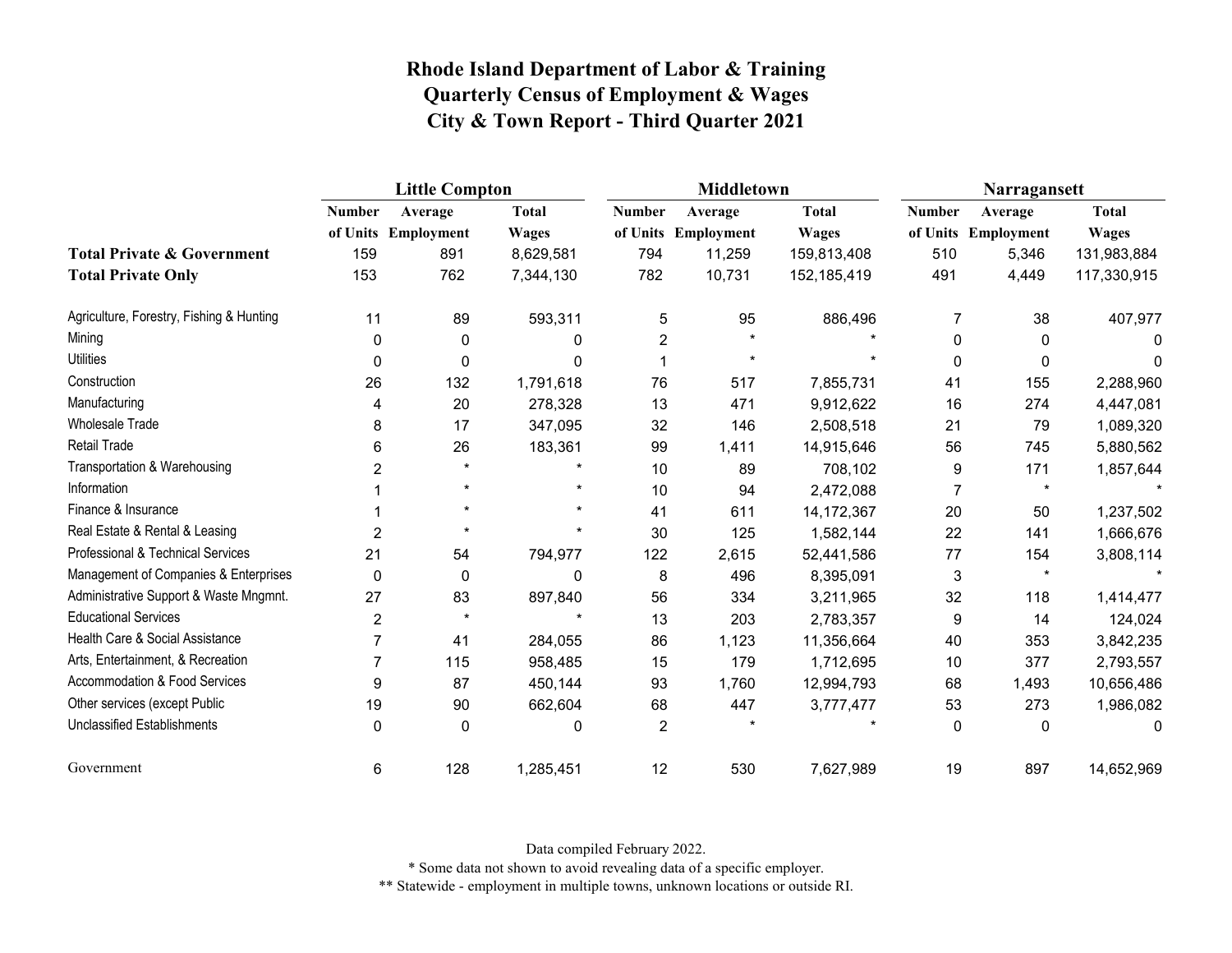|                                          | <b>New Shoreham</b> |                     |              |               | <b>Newport</b>      |              | <b>North Kingstown</b> |                     |              |  |
|------------------------------------------|---------------------|---------------------|--------------|---------------|---------------------|--------------|------------------------|---------------------|--------------|--|
|                                          | <b>Number</b>       | Average             | <b>Total</b> | <b>Number</b> | Average             | <b>Total</b> | <b>Number</b>          | Average             | <b>Total</b> |  |
|                                          |                     | of Units Employment | <b>Wages</b> |               | of Units Employment | <b>Wages</b> |                        | of Units Employment | <b>Wages</b> |  |
| <b>Total Private &amp; Government</b>    | 220                 | 1,770               | 22,054,883   | 1,419         | 19,197              | 293,550,262  | 1,212                  | 18,826              | 284,916,873  |  |
| <b>Total Private Only</b>                | 208                 | 1,632               | 20,531,808   | 1,383         | 13,226              | 162,088,997  | 1,191                  | 17,457              | 255,249,168  |  |
| Agriculture, Forestry, Fishing & Hunting | 3                   | $\star$             |              | 3             |                     |              | 17                     | 111                 | 3,120,723    |  |
| Mining                                   | 0                   | 0                   | 0            | $\mathbf{0}$  | 0                   | 0            | 0                      | $\Omega$            | 0            |  |
| <b>Utilities</b>                         |                     |                     |              |               |                     |              |                        |                     |              |  |
| Construction                             | 32                  | 55                  | 770,693      | 80            | 354                 | 4,880,354    | 111                    | 984                 | 19,131,807   |  |
| Manufacturing                            | 8                   | 10                  | 91,943       | 31            | 204                 | 2,776,703    | 65                     | 7,493               | 124,394,012  |  |
| <b>Wholesale Trade</b>                   |                     | $\star$             |              | 64            | 163                 | 3,729,071    | 98                     | 396                 | 7,599,504    |  |
| Retail Trade                             | 33                  | 159                 | 1,558,954    | 197           | 1,455               | 12,220,478   | 123                    | 2,041               | 20,302,123   |  |
| Transportation & Warehousing             | 6                   | 39                  | 253,420      | 44            | 276                 | 3,249,844    | 35                     | 930                 | 11,285,229   |  |
| Information                              | 2                   |                     |              | 20            | 105                 | 2,915,265    | 20                     | 108                 | 4,534,580    |  |
| Finance & Insurance                      |                     | $\star$             |              | 55            | 246                 | 9,182,149    | 46                     | 376                 | 6,742,176    |  |
| Real Estate & Rental & Leasing           | 13                  | 91                  | 1,035,101    | 56            | 365                 | 5,180,434    | 29                     | 68                  | 843,583      |  |
| Professional & Technical Services        | 4                   |                     | 65,764       | 222           | 737                 | 14,485,309   | 198                    | 412                 | 8,531,878    |  |
| Management of Companies & Enterprises    |                     | $\star$             |              | 10            | $\star$             |              | 15                     | $\star$             |              |  |
| Administrative Support & Waste Mngmnt.   | 15                  | 54                  | 584,620      | 93            | 376                 | 5,104,798    | 91                     | 874                 | 10,287,870   |  |
| <b>Educational Services</b>              |                     |                     |              | 22            | 633                 | 7,588,814    | 27                     | 157                 | 1,227,253    |  |
| Health Care & Social Assistance          | 3                   |                     |              | 93            | 1,753               | 19,950,380   | 121                    | 1,468               | 15,508,298   |  |
| Arts, Entertainment, & Recreation        | 12                  | 80                  | 1,018,313    | 49            | 831                 | 7,748,830    | 33                     | 295                 | 2,194,668    |  |
| <b>Accommodation &amp; Food Services</b> | 60                  | 1,067               | 14,341,555   | 187           | 4,852               | 48,523,488   | 64                     | 893                 | 5,548,957    |  |
| Other services (except Public            | 12                  | 22                  | 159,698      | 156           | 854                 | 9,080,715    | 96                     | 370                 | 3,352,760    |  |
| Unclassified Establishments              | $\mathbf{0}$        | $\mathbf{0}$        | 0            | $\mathbf{0}$  | 0                   | $\mathbf{0}$ |                        |                     |              |  |
| Government                               | 12                  | 141                 | 1,523,075    | 36            | 5,969               | 131,461,265  | 21                     | 1,366               | 29,667,705   |  |

Data compiled February 2022.

\* Some data not shown to avoid revealing data of a specific employer.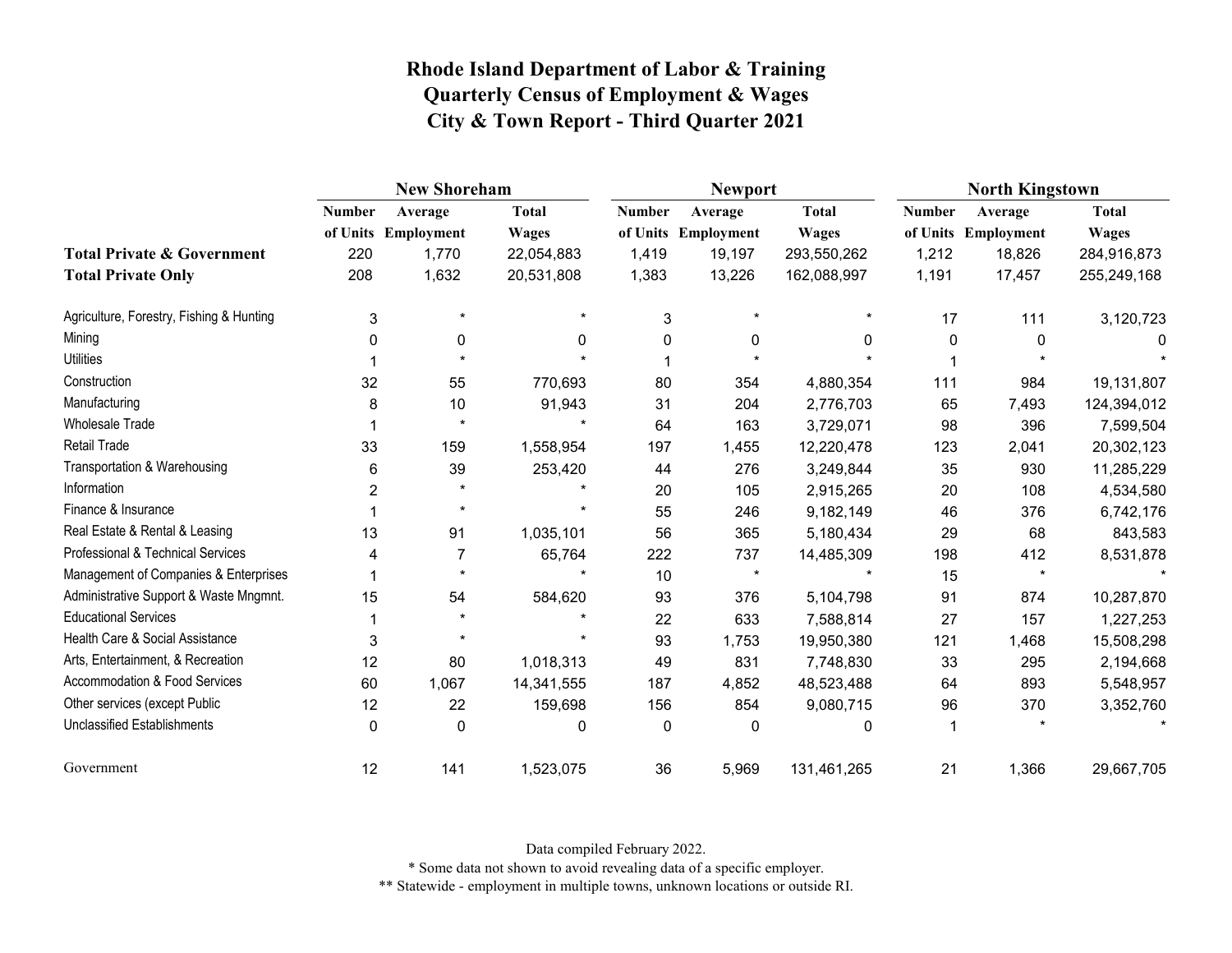|                                              | <b>North Providence</b> |                     |              |               | <b>North Smithfield</b> |              | Pawtucket      |                     |              |
|----------------------------------------------|-------------------------|---------------------|--------------|---------------|-------------------------|--------------|----------------|---------------------|--------------|
|                                              | <b>Number</b>           | Average             | <b>Total</b> | <b>Number</b> | Average                 | <b>Total</b> | <b>Number</b>  | Average             | <b>Total</b> |
|                                              |                         | of Units Employment | <b>Wages</b> |               | of Units Employment     | <b>Wages</b> |                | of Units Employment | <b>Wages</b> |
| <b>Total Private &amp; Government</b>        | 725                     | 6,602               | 70,942,231   | 441           | 4,884                   | 56,934,848   | 1,758          | 18,739              | 250,264,539  |
| <b>Total Private Only</b>                    | 715                     | 5,821               | 59,843,170   | 432           | 4,586                   | 52,849,026   | 1,734          | 17,110              | 222,891,855  |
| Agriculture, Forestry, Fishing & Hunting     |                         | $\star$             | $\star$      | 4             | 7                       | 54,645       | $\overline{c}$ |                     |              |
| Mining                                       | $\Omega$                | 0                   | $\mathbf{0}$ | 2             | $\star$                 |              | $\Omega$       | 0                   | 0            |
| <b>Utilities</b>                             | $\mathbf 0$             | 0                   | 0            |               | $\star$                 | $\star$      | $\overline{2}$ |                     |              |
| Construction                                 | 66                      | 223                 | 3,274,373    | 79            | 259                     | 3,286,167    | 186            | 1,056               | 18,811,349   |
| Manufacturing                                | 25                      | 183                 | 2,130,329    | 16            | 473                     | 5,413,235    | 126            | 3,229               | 42,997,925   |
| <b>Wholesale Trade</b>                       | 20                      | 77                  | 1,551,692    | 26            | 187                     | 3,070,127    | 95             | 603                 | 8,567,182    |
| <b>Retail Trade</b>                          | 87                      | 1,046               | 9,148,774    | 43            | 1,218                   | 10,990,952   | 173            | 1,321               | 11,820,914   |
| Transportation & Warehousing                 | 23                      | 142                 | 1,483,080    | 10            | 292                     | 3,840,474    | 79             | 451                 | 5,347,978    |
| Information                                  | 8                       | 25                  | 646,093      | 5             | 12                      | 156,333      | 21             | 78                  | 1,460,963    |
| Finance & Insurance                          | 26                      | 110                 | 1,706,246    | 18            | 55                      | 1,254,017    | 54             | 570                 | 10,493,342   |
| Real Estate & Rental & Leasing               | 39                      | 138                 | 1,326,383    | 12            | 26                      | 260,195      | 57             | 236                 | 2,588,157    |
| <b>Professional &amp; Technical Services</b> | 77                      | 225                 | 3,576,806    | 60            | 264                     | 6,223,295    | 176            | 690                 | 11,933,507   |
| Management of Companies & Enterprises        | 3                       | $\star$             |              | 0             | 0                       | 0            | 8              | 1,246               | 35,324,088   |
| Administrative Support & Waste Mngmnt.       | 61                      | 690                 | 6,707,242    | 22            | 317                     | 4,607,929    | 139            | 1,616               | 16,998,520   |
| <b>Educational Services</b>                  | 9                       | 47                  | 453,753      | 3             | $\star$                 | $\star$      | 31             | 366                 | 4,247,040    |
| Health Care & Social Assistance              | 108                     | 1,800               | 20,081,360   | 56            | 589                     | 6,842,357    | 231            | 2,790               | 31,333,015   |
| Arts, Entertainment, & Recreation            | 5                       | 42                  | 246,617      | 10            | 70                      | 391,105      | 29             | 260                 | 2,305,559    |
| Accommodation & Food Services                | 74                      | 727                 | 4,075,124    | 25            | 533                     | 2,982,577    | 145            | 1,532               | 9,045,052    |
| Other services (except Public                | 83                      | 324                 | 3,061,898    | 40            | 226                     | 2,451,045    | 180            | 1,001               | 8,467,139    |
| <b>Unclassified Establishments</b>           | $\mathbf 0$             | 0                   | 0            | 0             | $\mathbf 0$             | 0            | 0              | 0                   | 0            |
| Government                                   | 10                      | 782                 | 11,099,061   | 9             | 297                     | 4,085,822    | 24             | 1,628               | 27,372,684   |

Data compiled February 2022.

\* Some data not shown to avoid revealing data of a specific employer.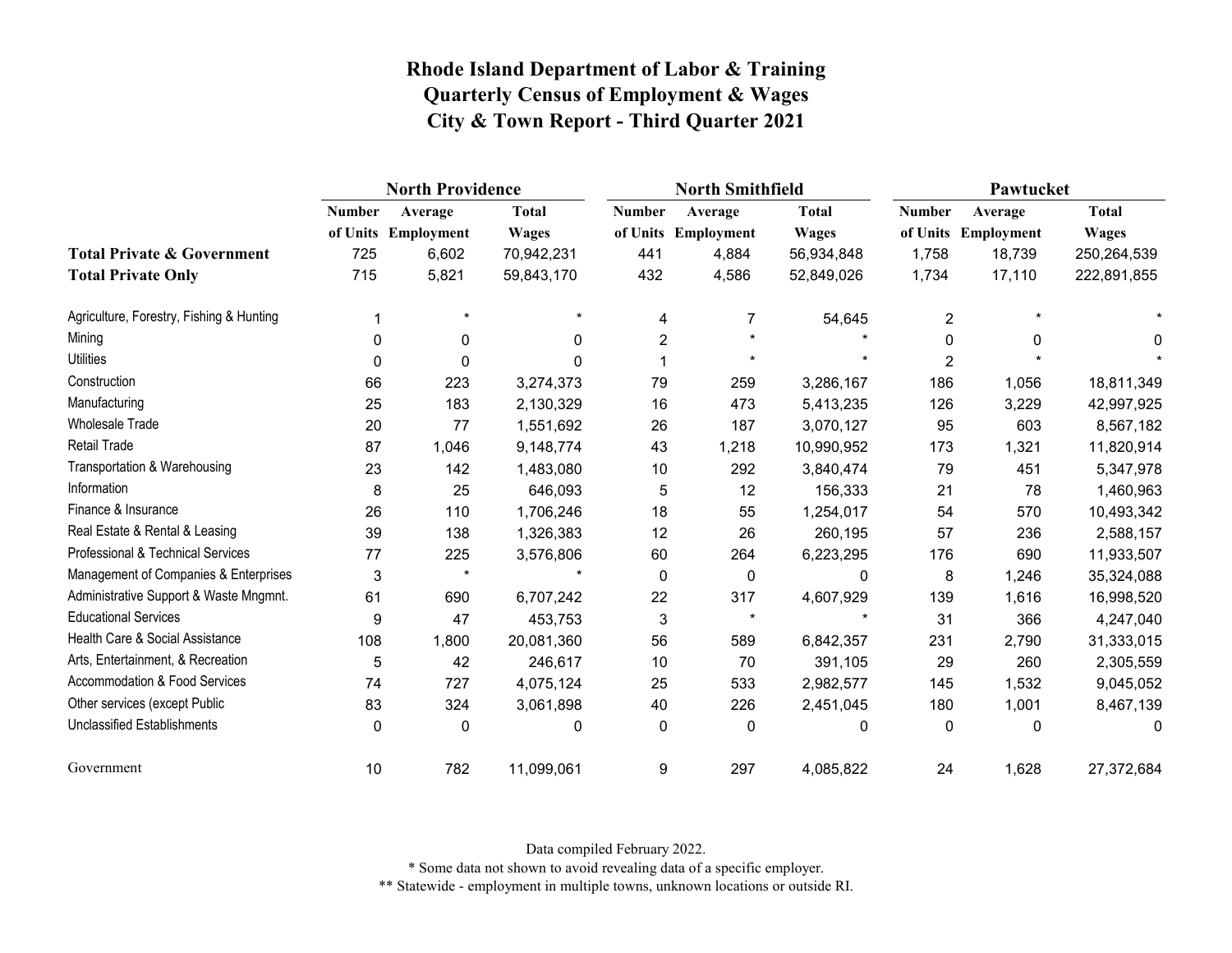|                                          | Portsmouth    |                     |              |                | Providence          |               | <b>Richmond</b> |                     |              |
|------------------------------------------|---------------|---------------------|--------------|----------------|---------------------|---------------|-----------------|---------------------|--------------|
|                                          | <b>Number</b> | Average             | <b>Total</b> | <b>Number</b>  | Average             | <b>Total</b>  | <b>Number</b>   | Average             | Total        |
|                                          |               | of Units Employment | <b>Wages</b> |                | of Units Employment | <b>Wages</b>  |                 | of Units Employment | <b>Wages</b> |
| <b>Total Private &amp; Government</b>    | 627           | 6,070               | 96,848,291   | 6,656          | 107,627             | 1,723,361,320 | 168             | 1,982               | 23,221,231   |
| <b>Total Private Only</b>                | 611           | 5,513               | 88,705,815   | 6,554          | 91,646              | 1,427,030,801 | 160             | 1,392               | 12,990,925   |
| Agriculture, Forestry, Fishing & Hunting | 13            | 62                  | 445,052      | 5              | $\star$             | $\star$       | 7               | 62                  | 870,370      |
| Mining                                   | 0             | 0                   | 0            | 0              | 0                   | 0             |                 |                     |              |
| <b>Utilities</b>                         |               |                     |              | 8              | 459                 | 15,300,057    |                 |                     |              |
| Construction                             | 87            | 414                 | 5,889,322    | 335            | 2,814               | 60,545,746    | 28              | 156                 | 1,965,249    |
| Manufacturing                            | 20            | 1,452               | 39, 171, 152 | 214            | 3,244               | 41,270,193    | 4               | 79                  | 996,100      |
| <b>Wholesale Trade</b>                   | 31            | 130                 | 2,517,193    | 245            | 2,619               | 51,311,430    | 8               | 45                  | 657,791      |
| Retail Trade                             | 57            | 599                 | 6,287,421    | 667            | 6,174               | 52,947,370    | 24              | 279                 | 2,347,214    |
| Transportation & Warehousing             | 8             | 66                  | 619,354      | 165            | 1,147               | 11,058,536    | 3               | $\star$             |              |
| Information                              | 18            | 50                  | 1,120,873    | 136            | 1,323               | 22,705,814    |                 | $\star$             |              |
| Finance & Insurance                      | 24            | 188                 | 4,759,453    | 320            | 4,135               | 114,971,626   | 5               | 52                  | 571,384      |
| Real Estate & Rental & Leasing           | 16            | 27                  | 466,188      | 212            | 1,302               | 20,805,631    | $\overline{2}$  | $\star$             |              |
| Professional & Technical Services        | 100           | 203                 | 4,122,405    | 1,226          | 7,186               | 158,499,024   | 15              | 47                  | 580,970      |
| Management of Companies & Enterprises    | 4             | $\star$             |              | 45             | 2,649               | 69,051,743    | 0               | 0                   | 0            |
| Administrative Support & Waste Mngmnt.   | 40            | 289                 | 2,643,165    | 461            | 6,207               | 67,908,085    | 13              | 82                  | 923,059      |
| <b>Educational Services</b>              | 21            | 237                 | 2,890,236    | 170            | 11,358              | 194,661,177   | 0               | 0                   | 0            |
| Health Care & Social Assistance          | 59            | 846                 | 9,937,194    | 860            | 27,591              | 432,497,856   | 14              | 40                  | 406,741      |
| Arts, Entertainment, & Recreation        | 11            | 272                 | 2,477,489    | 86             | 752                 | 6,653,524     | 6               | 120                 | 570,092      |
| Accommodation & Food Services            | 44            | 477                 | 3,208,669    | 681            | 8,856               | 65,489,307    | 17              | 247                 | 1,252,425    |
| Other services (except Public            | 57            | 195                 | 2,056,278    | 716            | 3,761               | 40,813,464    | 12              | 33                  | 265,972      |
| <b>Unclassified Establishments</b>       | 0             | 0                   | 0            | $\overline{c}$ |                     |               | 0               | 0                   | 0            |
| Government                               | 16            | 557                 | 8,142,476    | 102            | 15,982              | 296,330,519   | 8               | 589                 | 10,230,306   |

Data compiled February 2022.

\* Some data not shown to avoid revealing data of a specific employer.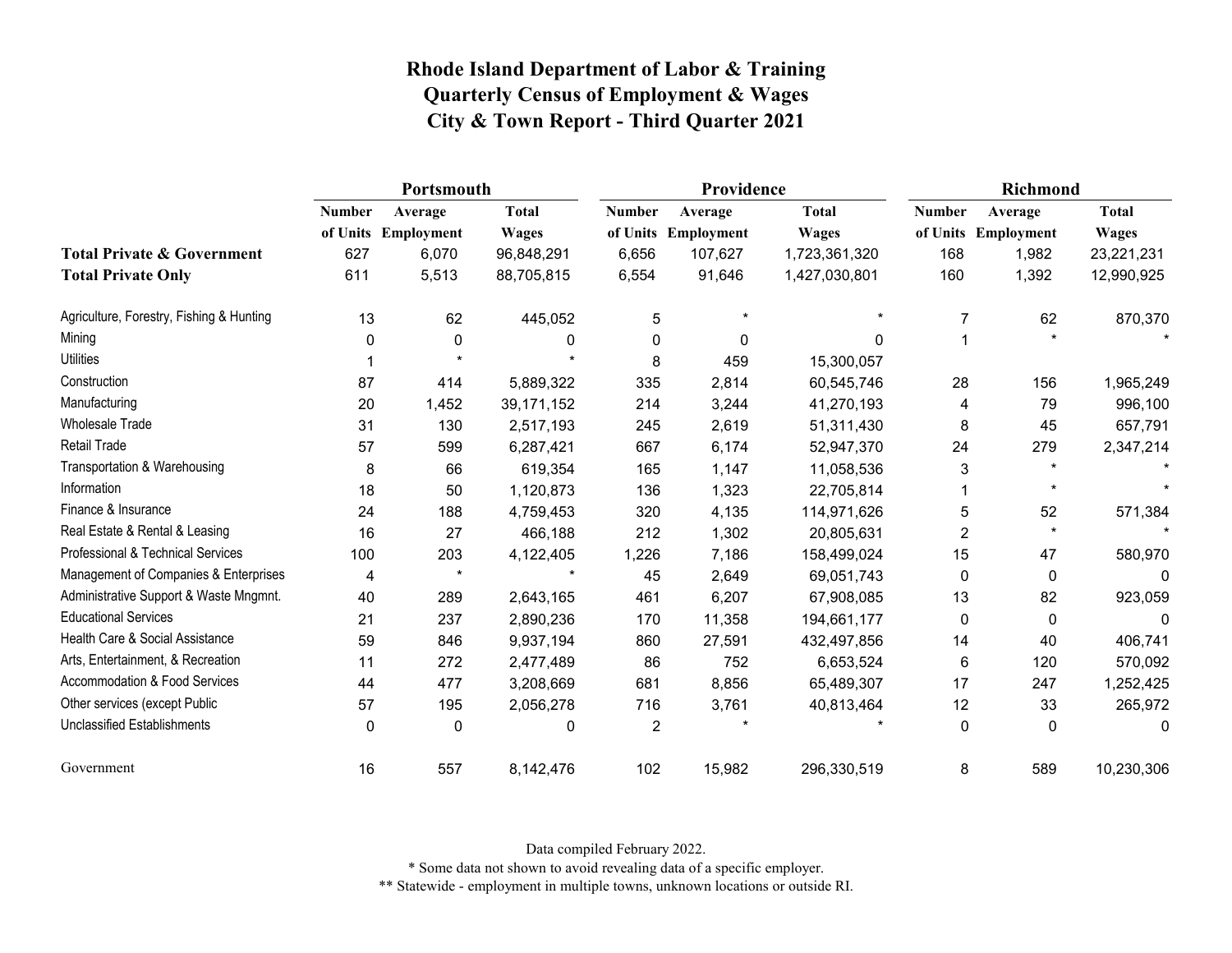|                                          | <b>Scituate</b> |                     |              |               | Smithfield          |              | <b>South Kingstown</b> |                     |              |
|------------------------------------------|-----------------|---------------------|--------------|---------------|---------------------|--------------|------------------------|---------------------|--------------|
|                                          | <b>Number</b>   | Average             | <b>Total</b> | <b>Number</b> | Average             | <b>Total</b> | <b>Number</b>          | Average             | <b>Total</b> |
|                                          |                 | of Units Employment | <b>Wages</b> |               | of Units Employment | <b>Wages</b> |                        | of Units Employment | <b>Wages</b> |
| <b>Total Private &amp; Government</b>    | 304             | 1,756               | 22,069,048   | 931           | 14,999              | 233,571,296  | 1,159                  | 13,355              | 180,568,380  |
| <b>Total Private Only</b>                | 292             | 1,202               | 12,111,886   | 917           | 14,529              | 225,900,135  | 1,136                  | 9,983               | 124,742,316  |
| Agriculture, Forestry, Fishing & Hunting | 7               | 47                  | 391,951      | 5             |                     | $\star$      | 21                     | 125                 | 1,188,966    |
| Mining                                   | 0               | $\mathbf{0}$        | 0            |               |                     |              |                        |                     |              |
| <b>Utilities</b>                         |                 |                     |              | $\mathbf 0$   | $\Omega$            | 0            | 2                      |                     |              |
| Construction                             | 79              | 286                 | 3,757,505    | 112           | 1,091               | 20,152,690   | 141                    | 577                 | 8,312,100    |
| Manufacturing                            | 7               | 13                  | 154,175      | 56            | 1,120               | 17,512,267   | 28                     | 435                 | 7,551,023    |
| <b>Wholesale Trade</b>                   | 15              | 31                  | 537,519      | 56            | 823                 | 15,276,206   | 70                     | 417                 | 10,575,360   |
| Retail Trade                             | 21              | 196                 | 1,647,490    | 108           | 1,808               | 14,914,126   | 97                     | 1,227               | 14,476,373   |
| Transportation & Warehousing             | 12              | 65                  | 868,101      | 15            | 138                 | 2,825,432    | 8                      | 73                  | 459,523      |
| Information                              | $\overline{2}$  | $\star$             | $\star$      | 12            | 158                 | 2,860,347    | 24                     | 119                 | 2,380,189    |
| Finance & Insurance                      | 11              | 20                  | 432,459      | 47            | 3,054               | 64,913,758   | 41                     | 269                 | 4,953,405    |
| Real Estate & Rental & Leasing           | 8               | 14                  | 191,367      | 30            | 142                 | 2,490,690    | 32                     | 198                 | 1,676,097    |
| Professional & Technical Services        | 36              | 71                  | 1,132,357    | 140           | 1,116               | 25,476,957   | 151                    | 396                 | 8,661,027    |
| Management of Companies & Enterprises    | 0               | $\mathbf 0$         | 0            | 5             | 278                 | 6,775,285    | $\overline{7}$         | 22                  | 459,565      |
| Administrative Support & Waste Mngmnt.   | 23              | 46                  | 502,829      | 67            | 501                 | 6,577,694    | 97                     | 364                 | 4,027,704    |
| <b>Educational Services</b>              |                 | $\star$             | $\star$      | 13            | 749                 | 16,023,961   | 22                     | 330                 | 3,475,136    |
| Health Care & Social Assistance          | 25              | 96                  | 680,278      | 80            | 1,340               | 13,012,443   | 138                    | 2,888               | 36,063,427   |
| Arts, Entertainment, & Recreation        | 3               | $\star$             | $\star$      | 16            | 74                  | 466,888      | 33                     | 265                 | 2,159,994    |
| Accommodation & Food Services            | 17              | 215                 | 1,022,963    | 73            | 1,375               | 8,732,301    | 110                    | 1,730               | 12,397,508   |
| Other services (except Public            | 24              | 58                  | 531,892      | 81            | 720                 | 7,467,404    | 112                    | 521                 | 5,477,696    |
| <b>Unclassified Establishments</b>       | 0               | $\Omega$            | 0            | 0             | $\mathbf 0$         | 0            | 1                      |                     |              |
| Government                               | 12              | 554                 | 9,957,162    | 14            | 470                 | 7,671,161    | 23                     | 3,371               | 55,826,064   |

Data compiled February 2022.

\* Some data not shown to avoid revealing data of a specific employer.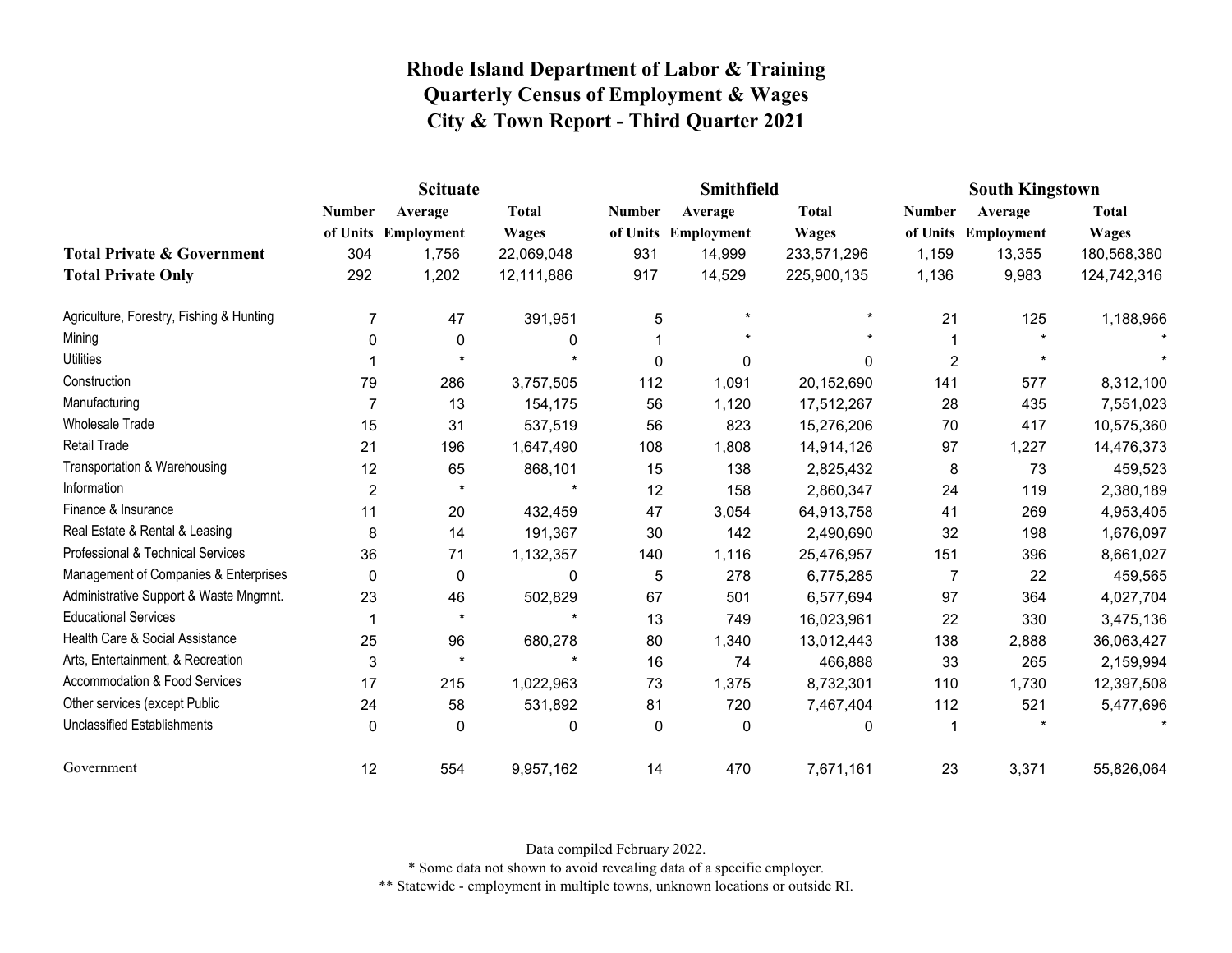|                                          | <b>Tiverton</b> |                     |              |                         | Warren              |              | Warwick        |                     |              |  |
|------------------------------------------|-----------------|---------------------|--------------|-------------------------|---------------------|--------------|----------------|---------------------|--------------|--|
|                                          | <b>Number</b>   | Average             | <b>Total</b> | <b>Number</b>           | Average             | <b>Total</b> | <b>Number</b>  | Average             | <b>Total</b> |  |
|                                          |                 | of Units Employment | <b>Wages</b> |                         | of Units Employment | <b>Wages</b> |                | of Units Employment | <b>Wages</b> |  |
| <b>Total Private &amp; Government</b>    | 459             | 3,193               | 36,348,063   | 432                     | 3,710               | 42,507,696   | 3,332          | 45,733              | 620,943,579  |  |
| <b>Total Private Only</b>                | 447             | 2,850               | 30,733,389   | 425                     | 3,527               | 40,008,928   | 3,300          | 42,232              | 555,151,569  |  |
| Agriculture, Forestry, Fishing & Hunting | 6               | 26                  | 133,527      | $\overline{\mathbf{c}}$ | $\star$             |              | 12             |                     |              |  |
| Mining                                   | $\Omega$        | 0                   | 0            | 0                       | $\mathbf 0$         | 0            | 0              | <sup>n</sup>        | 0            |  |
| <b>Utilities</b>                         | 3               |                     |              | 0                       | $\mathbf 0$         | $\Omega$     | $\overline{2}$ |                     |              |  |
| Construction                             | 62              | 234                 | 3,150,120    | 54                      | 145                 | 1,885,714    | 294            | 2,170               | 38,788,084   |  |
| Manufacturing                            | 17              | 117                 | 1,024,790    | 35                      | 918                 | 12,123,328   | 116            | 2,616               | 41,601,104   |  |
| <b>Wholesale Trade</b>                   | 27              | 100                 | 1,359,162    | 19                      | 116                 | 2,288,480    | 216            | 1,691               | 28,468,545   |  |
| <b>Retail Trade</b>                      | 63              | 587                 | 7,367,319    | 49                      | 305                 | 2,186,847    | 382            | 7,207               | 71,311,221   |  |
| Transportation & Warehousing             | 8               | 52                  | 550,449      |                         |                     |              | 68             | 2,576               | 31,762,925   |  |
| Information                              | 3               | $\star$             |              | $\overline{c}$          | $\star$             |              | 37             | 279                 | 4,896,261    |  |
| Finance & Insurance                      | 14              | 89                  | 1,470,103    | 13                      | 124                 | 4,044,985    | 223            | 1,996               | 41,661,409   |  |
| Real Estate & Rental & Leasing           | 8               | 11                  | 168,936      | 11                      | 47                  | 439,198      | 134            | 1,010               | 13,260,120   |  |
| Professional & Technical Services        | 61              | 104                 | 1,646,812    | 47                      | 187                 | 3,140,317    | 470            | 1,947               | 35,307,863   |  |
| Management of Companies & Enterprises    | $\overline{2}$  | $\star$             |              | 2                       | $\star$             |              | 19             | 1,309               | 26,222,301   |  |
| Administrative Support & Waste Mngmnt.   | 38              | 122                 | 1,235,432    | 31                      | 152                 | 1,444,453    | 246            | 2,918               | 32,536,097   |  |
| <b>Educational Services</b>              | $\overline{7}$  | 27                  | 165,234      | $\overline{7}$          | 90                  | 1,212,920    | 45             | 484                 | 5,282,618    |  |
| Health Care & Social Assistance          | 35              | 339                 | 3,329,838    | 46                      | 473                 | 5,017,693    | 435            | 8,847               | 132,630,640  |  |
| Arts, Entertainment, & Recreation        | 10              | 63                  | 331,838      | 9                       | 49                  | 307,224      | 48             | 762                 | 4,822,360    |  |
| <b>Accommodation &amp; Food Services</b> | 36              | 829                 | 7,267,593    | 46                      | 653                 | 3,674,420    | 257            | 4,825               | 30,817,718   |  |
| Other services (except Public            | 47              | 124                 | 843,265      | 51                      | 189                 | 1,588,714    | 295            | 1,511               | 14,703,156   |  |
| <b>Unclassified Establishments</b>       | $\Omega$        | $\mathbf{0}$        | 0            | 0                       | $\mathbf 0$         | 0            |                |                     |              |  |
| Government                               | 12              | 344                 | 5,614,674    | 7                       | 181                 | 2,498,768    | 32             | 3,502               | 65,792,010   |  |

Data compiled February 2022.

\* Some data not shown to avoid revealing data of a specific employer.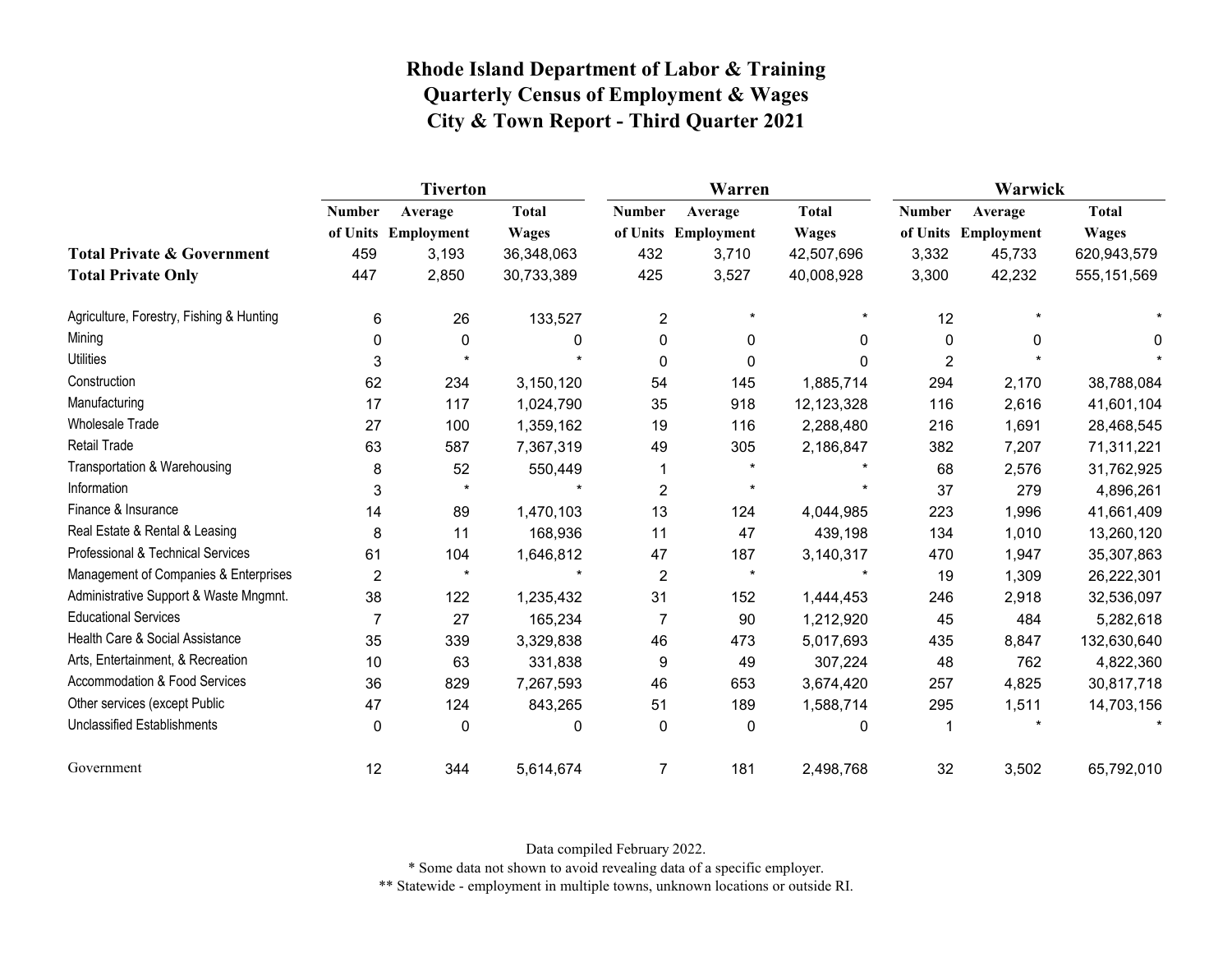|                                          | <b>West Greenwich</b> |                     |              |                | <b>West Warwick</b> |              |                | Westerly            |              |  |
|------------------------------------------|-----------------------|---------------------|--------------|----------------|---------------------|--------------|----------------|---------------------|--------------|--|
|                                          | <b>Number</b>         | Average             | <b>Total</b> | <b>Number</b>  | Average             | <b>Total</b> | <b>Number</b>  | Average             | <b>Total</b> |  |
|                                          |                       | of Units Employment | <b>Wages</b> |                | of Units Employment | <b>Wages</b> |                | of Units Employment | <b>Wages</b> |  |
| <b>Total Private &amp; Government</b>    | 250                   | 3,054               | 53,188,997   | 643            | 7,368               | 107,064,032  | 938            | 10,157              | 113,955,697  |  |
| <b>Total Private Only</b>                | 241                   | 2,758               | 47,877,791   | 628            | 6,639               | 95, 357, 294 | 919            | 9,110               | 104,572,659  |  |
| Agriculture, Forestry, Fishing & Hunting |                       | $\star$             |              | $\overline{c}$ | $\star$             |              | $\overline{c}$ |                     |              |  |
| Mining                                   |                       |                     |              | 0              | 0                   | 0            |                |                     |              |  |
| <b>Utilities</b>                         | 0                     | 0                   | $\Omega$     |                |                     |              |                |                     |              |  |
| Construction                             | 45                    | 128                 | 1,614,167    | 70             | 456                 | 6,226,807    | 88             | 365                 | 5,184,150    |  |
| Manufacturing                            | 9                     | 959                 | 21,337,759   | 24             | 1,300               | 20,893,355   | 25             | 555                 | 8,221,948    |  |
| Wholesale Trade                          | 14                    | 224                 | 4,889,646    | 33             | 329                 | 5,435,497    | 42             | 104                 | 1,804,613    |  |
| Retail Trade                             | 13                    | 91                  | 795,138      | 82             | 866                 | 11,802,273   | 136            | 2,002               | 17,687,795   |  |
| Transportation & Warehousing             | 8                     | 257                 | 3,834,426    | 13             | 270                 | 3,828,907    | 12             | 72                  | 844,867      |  |
| Information                              | 5                     | 13                  | 167,904      | 15             | 687                 | 15, 147, 647 | 12             | 89                  | 1,335,427    |  |
| Finance & Insurance                      | 10                    | 12                  | 247,713      | 18             | 73                  | 1,283,233    | 40             | 238                 | 4,605,584    |  |
| Real Estate & Rental & Leasing           | 10                    | 120                 | 1,934,136    | 22             | 73                  | 696,560      | 24             | 83                  | 859,814      |  |
| Professional & Technical Services        | 43                    | 379                 | 7,618,556    | 73             | 236                 | 4,124,315    | 112            | 321                 | 5,335,344    |  |
| Management of Companies & Enterprises    | 3                     | $\star$             |              | 5              | 172                 | 4,137,821    | 7              | 268                 | 5,099,445    |  |
| Administrative Support & Waste Mngmnt.   | 25                    | 106                 | 1,362,836    | 49             | 162                 | 1,990,423    | 57             | 223                 | 2,121,584    |  |
| <b>Educational Services</b>              | $\overline{2}$        | $\star$             |              | 6              | 33                  | 200,563      | 11             | 36                  | 403,119      |  |
| Health Care & Social Assistance          | 22                    | 97                  | 946,967      | 77             | 932                 | 12,277,716   | 107            | 1,707               | 24, 197, 232 |  |
| Arts, Entertainment, & Recreation        | 4                     | 15                  | 105,771      | 6              | $\star$             | $\star$      | 37             | 770                 | 6,075,597    |  |
| Accommodation & Food Services            | 18                    | 268                 | 1,785,459    | 66             | 721                 | 4,199,960    | 113            | 1,919               | 17,493,416   |  |
| Other services (except Public            | 8                     | 33                  | 460,739      | 66             | 294                 | 2,781,801    | 91             | 335                 | 2,782,375    |  |
| <b>Unclassified Establishments</b>       | $\mathbf{0}$          | $\mathbf{0}$        | $\mathbf{0}$ | 0              | $\mathbf 0$         | 0            |                |                     |              |  |
| Government                               | 9                     | 295                 | 5,311,206    | 15             | 730                 | 11,706,738   | 19             | 1,046               | 9,383,038    |  |

Data compiled February 2022.

\* Some data not shown to avoid revealing data of a specific employer.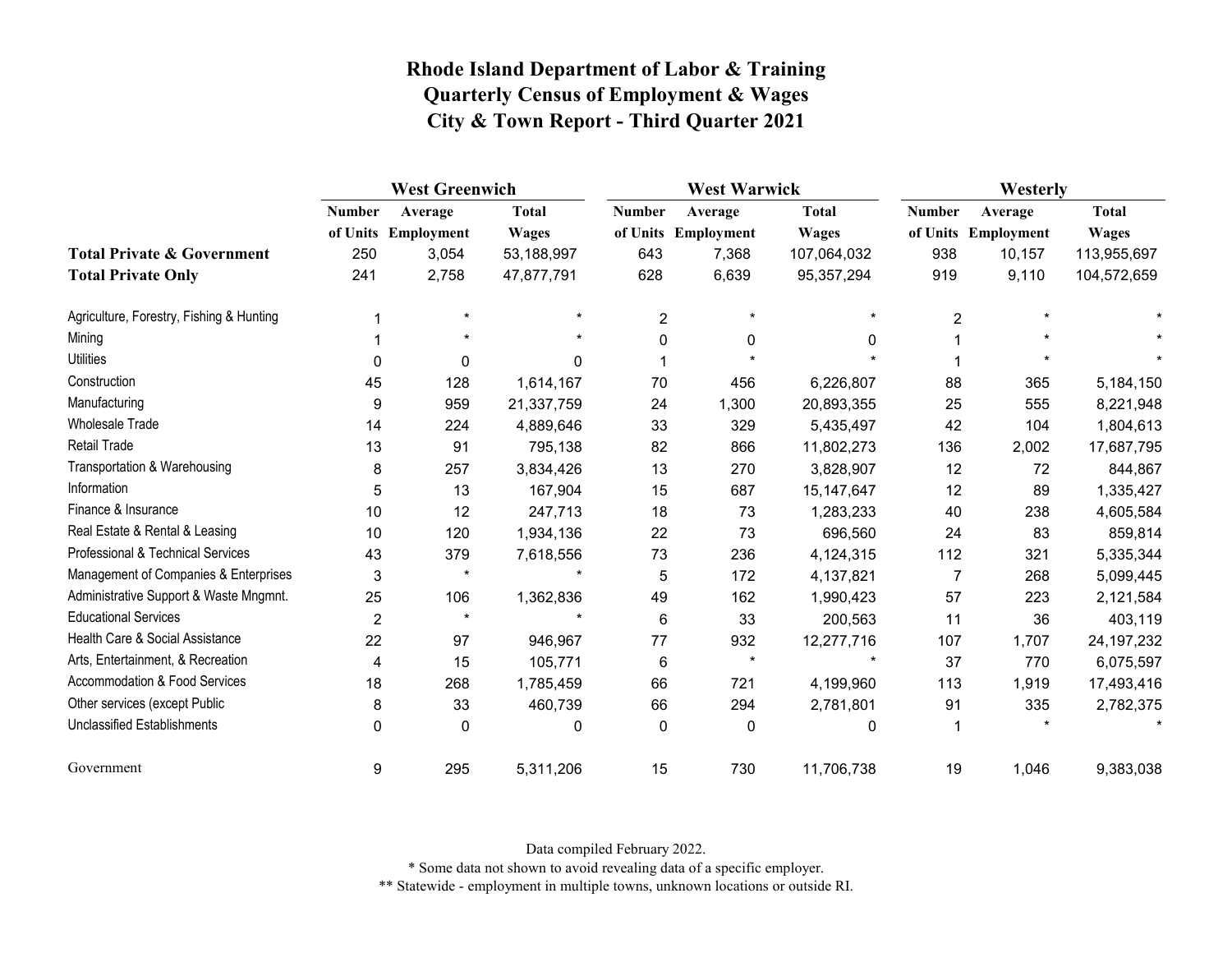|                                          |                  | Woonsocket          |              | Statewide **  |                     |               |  |
|------------------------------------------|------------------|---------------------|--------------|---------------|---------------------|---------------|--|
|                                          | <b>Number</b>    | Average             | <b>Total</b> | <b>Number</b> | Average             | <b>Total</b>  |  |
|                                          |                  | of Units Employment | <b>Wages</b> |               | of Units Employment | <b>Wages</b>  |  |
| <b>Total Private &amp; Government</b>    | 943              | 12,939              | 207,969,573  | 6,512         | 13,196              | 327, 354, 157 |  |
| <b>Total Private Only</b>                | 926              | 11,467              | 185,923,922  | 6,482         | 12,971              | 320,994,984   |  |
| Agriculture, Forestry, Fishing & Hunting | 1                | $\star$             | $^\star$     | 4             | 11                  | 168,104       |  |
| Mining                                   | $\boldsymbol{0}$ | 0                   | 0            | 0             | 0                   | 0             |  |
| <b>Utilities</b>                         | $\overline{2}$   | $^\star$            | $\star$      | 11            | $\overline{7}$      | 261,244       |  |
| Construction                             | 74               | 247                 | 3,187,810    | 267           | 725                 | 13,593,569    |  |
| Manufacturing                            | 55               | 914                 | 13,460,550   | 41            | 89                  | 1,626,700     |  |
| <b>Wholesale Trade</b>                   | 40               | 239                 | 4,403,133    | 1,350         | 2,475               | 78,549,784    |  |
| <b>Retail Trade</b>                      | 112              | 1,276               | 18,487,362   | 183           | 379                 | 8,069,803     |  |
| Transportation & Warehousing             | 27               | 449                 | 6,362,957    | 76            | 256                 | 4,126,678     |  |
| Information                              | 9                | 25                  | 162,160      | 351           | 889                 | 24,995,557    |  |
| Finance & Insurance                      | 25               | 99                  | 1,464,759    | 395           | 1,045               | 33,559,541    |  |
| Real Estate & Rental & Leasing           | 36               | 106                 | 1,569,582    | 102           | 147                 | 2,395,446     |  |
| Professional & Technical Services        | 144              | 433                 | 8,662,813    | 2,042         | 3,126               | 89,442,215    |  |
| Management of Companies & Enterprises    | 13               | 2,809               | 73,104,014   | 64            | 267                 | 5,943,407     |  |
| Administrative Support & Waste Mngmnt.   | 68               | 384                 | 5,367,145    | 700           | 2,315               | 36,634,226    |  |
| <b>Educational Services</b>              | 11               | 303                 | 3,267,933    | 198           | 310                 | 5,063,207     |  |
| Health Care & Social Assistance          | 146              | 2,911               | 38,655,519   | 222           | 384                 | 7,435,267     |  |
| Arts, Entertainment, & Recreation        | $\overline{7}$   | $\star$             | $\star$      | 65            | 76                  | 1,561,666     |  |
| Accommodation & Food Services            | 81               | 823                 | 4,642,216    | 55            | 133                 | 1,500,862     |  |
| Other services (except Public            | 75               | 344                 | 2,318,543    | 245           | 297                 | 5,340,729     |  |
| <b>Unclassified Establishments</b>       | 0                | 0                   | 0            | 111           | 40                  | 726,979       |  |
| Government                               | 17               | 1,473               | 22,045,651   | 30            | 227                 | 6,359,173     |  |

Data compiled February 2022.

\* Some data not shown to avoid revealing data of a specific employer.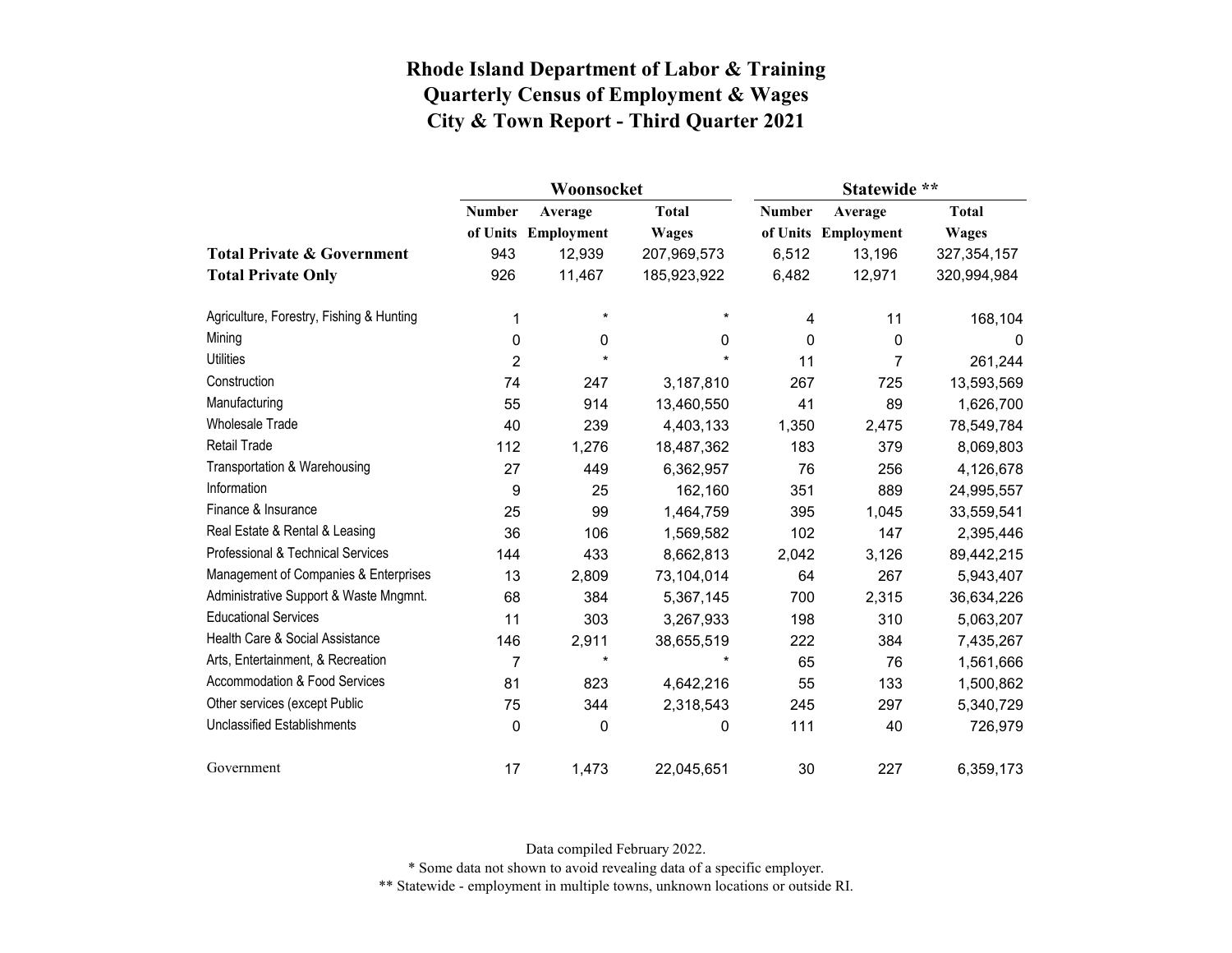|                                          | <b>Bristol County</b> |                     |              |        | <b>Kent County</b>  |              |                | <b>Newport County</b> |              |  |
|------------------------------------------|-----------------------|---------------------|--------------|--------|---------------------|--------------|----------------|-----------------------|--------------|--|
|                                          | <b>Number</b>         | Average             | <b>Total</b> | Number | Average             | <b>Total</b> | <b>Number</b>  | Average               | <b>Total</b> |  |
|                                          |                       | of Units Employment | <b>Wages</b> |        | of Units Employment | <b>Wages</b> |                | of Units Employment   | <b>Wages</b> |  |
| <b>Total Private &amp; Government</b>    | 1,769                 | 13,173              | 160,610,408  | 5,965  | 72,297              | 983,430,850  | 3,691          | 41,941                | 613,144,501  |  |
| <b>Total Private Only</b>                | 1,734                 | 11,549              | 141,085,038  | 5,879  | 65,897              | 874,213,169  | 3,594          | 34,097                | 455,172,400  |  |
| Agriculture, Forestry, Fishing & Hunting | 5                     | 13                  | 63,432       | 20     | 97                  | 769,881      | 42             | 316                   | 2,372,573    |  |
| Mining                                   | $\Omega$              | $\mathbf{0}$        | 0            | -1     | 5                   | 109,410      | $\overline{2}$ | $\overline{2}$        | 22,304       |  |
| <b>Utilities</b>                         | 0                     | 0                   | 0            | 5      | 39                  | 867,419      | 6              | 39                    | 1,125,078    |  |
| Construction                             | 196                   | 680                 | 10,204,515   | 586    | 3,634               | 60,465,258   | 353            | 1,722                 | 24,555,986   |  |
| Manufacturing                            | 94                    | 1,768               | 25,105,475   | 209    | 5,598               | 96,176,664   | 91             | 2,275                 | 53,417,781   |  |
| <b>Wholesale Trade</b>                   | 116                   | 349                 | 7,720,430    | 376    | 2,812               | 51,596,176   | 180            | 600                   | 13,559,260   |  |
| <b>Retail Trade</b>                      | 138                   | 1,152               | 9,584,725    | 634    | 10,598              | 106,331,578  | 431            | 4,153                 | 41,538,609   |  |
| Transportation & Warehousing             | 10                    | 59                  | 441,447      | 107    | 3,318               | 41,053,470   | 75             | 487                   | 5,188,860    |  |
| Information                              | 35                    | 85                  | 1,882,804    | 82     | 1,079               | 22,328,103   | 55             | 263                   | 6,671,656    |  |
| Finance & Insurance                      | 72                    | 359                 | 8,643,861    | 351    | 2,554               | 53,823,258   | 141            | 1,144                 | 29,813,727   |  |
| Real Estate & Rental & Leasing           | 48                    | 147                 | 1,758,277    | 216    | 1,296               | 16,923,961   | 123            | 564                   | 8,153,182    |  |
| Professional & Technical Services        | 253                   | 489                 | 10,459,557   | 855    | 3,773               | 70,939,962   | 580            | 3,857                 | 76,239,158   |  |
| Management of Companies & Enterprises    | $\overline{7}$        | 66                  | 950,487      | 40     | 1,816               | 36,308,034   | 25             | 511                   | 13,886,252   |  |
| Administrative Support & Waste Mngmnt.   | 112                   | 503                 | 5,922,201    | 447    | 4,184               | 47,365,196   | 280            | 1,306                 | 14,261,421   |  |
| <b>Educational Services</b>              | 43                    | 1,151               | 19,607,311   | 82     | 1,265               | 13,328,722   | 65             | 1,105                 | 13,473,454   |  |
| Health Care & Social Assistance          | 217                   | 1,618               | 16,641,957   | 784    | 12,478              | 177,109,999  | 291            | 4,161                 | 45,360,707   |  |
| Arts, Entertainment, & Recreation        | 44                    | 611                 | 4,410,590    | 80     | 932                 | 5,895,728    | 102            | 1,684                 | 14,897,941   |  |
| Accommodation & Food Services            | 133                   | 1,820               | 11,966,482   | 475    | 8,007               | 50,168,772   | 382            | 8,141                 | 73,603,078   |  |
| Other services (except Public            | 211                   | 679                 | 5,721,487    | 528    | 2,410               | 22,648,578   | 367            | 1,766                 | 17,023,421   |  |
| Unclassified Establishments              | 0                     | 0                   | 0            | -1     | 2                   | 3,000        | 3              |                       | 7,952        |  |
| Government                               | 35                    | 1,622               | 19,525,370   | 86     | 6,400               | 109,217,681  | 97             | 7,845                 | 157,972,101  |  |

Data compiled February 2022.

\* Some data not shown to avoid revealing data of a specific employer.